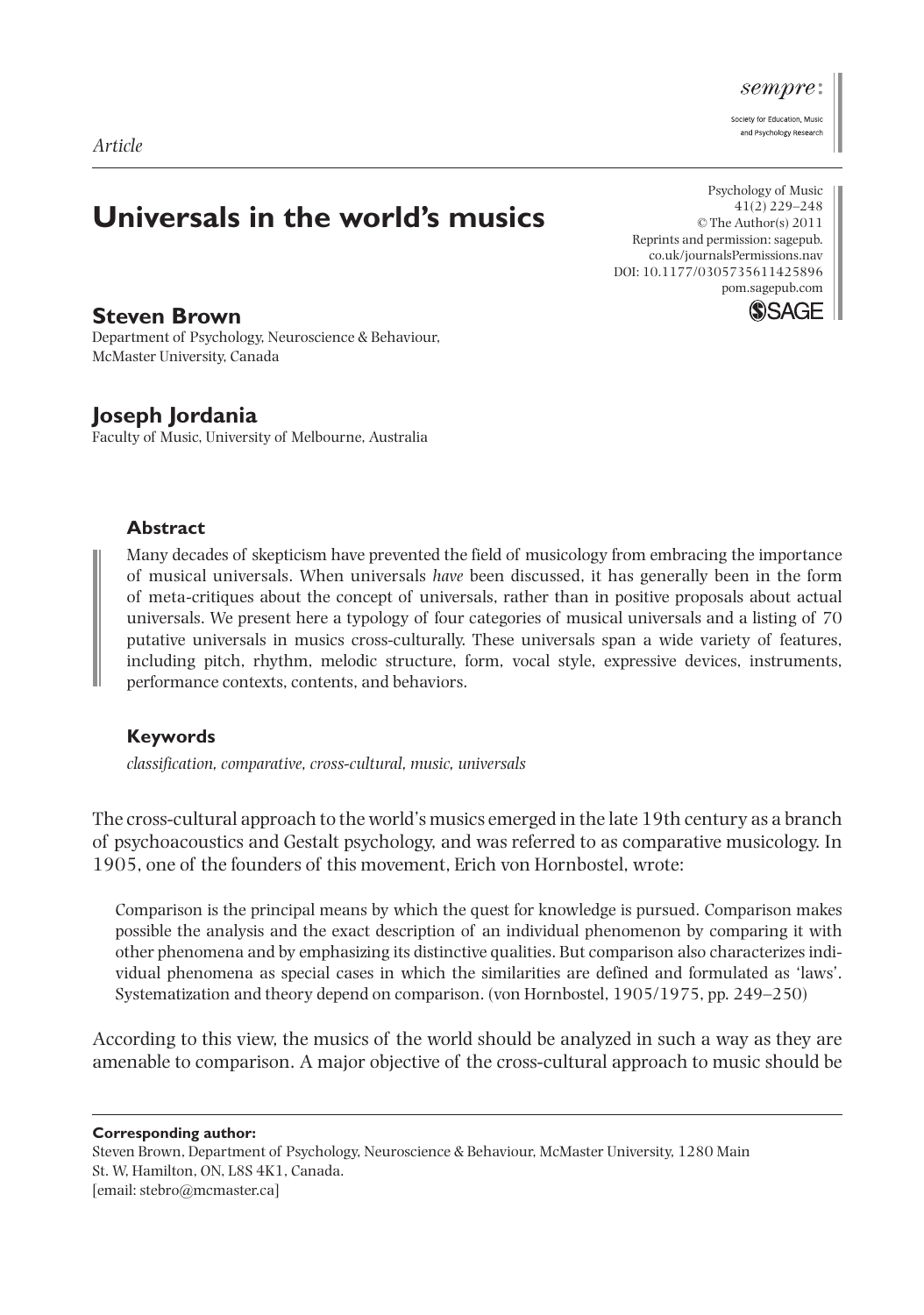the formulation of generalizations ('laws') about these musics, generalizations that are obtainable only through widespread comparison (Merriam, 1982). From this, it should be possible to develop a general theory of music, one that is grounded in cross-cultural universals.

Universals are a common topic of discussion in linguistics (Croft, 1990; Good, 2008), phonetics (Ladefoged & Maddieson, 1996), phonology (Cruttenden, 1997; Ladd, 2008), and anthropology (Brown, 1991). Although musicology has often been keen to follow trends in other disciplines, this somehow did not happen with regard to universals. The last time that musical universals were considered in a systematic manner by the field was in the 1970s in a pair of special issues devoted to the topic in the journals *Ethnomusicology* (1971) and *The World of Music* (1977). A number of renowned ethnomusicologists weighed in on the topic (List, 1971; Lomax, 1977; McAllester, 1971; Seeger, 1971; Wachsmann, 1971; Blacking, 1977; Harrison, 1977; Hood, 1977; Nattiez, 1977; Nettl, 1977). While some clearly saw the value in thinking about universals, the overall response was arguably little more than a meta-critique of the concept of universals rather than a genuine attempt to consolidate information about the world's musics into a collection of putative universals (although see Harwood, 1976 and Lomax, 1977). The topic of universals has rarely been addressed in the musicological literature since the 1970s (although see the chapters on universals in Wallin, Merker, & Brown, 2000), indicating that universals have little place in the study of world musics. The few optimistic assessments about universals have come from outside the ethnomusicological mainstream (Meyer, 1998; Mâche, 2001; Molino & Nattiez, 2005; although see Nettl, 1983, 2000, 2005). In answering Bruno Nettl's (1977) question 'Is it possible that the search for universals will some day become the central task of the ethnomusicologist?', we can certainly reply that this day has not yet arrived.

We will argue in the following pages that comparison is necessary, that classification is important, that universals are real, and that a general theory of music is not only a possibility but a necessity if we are to understand what music is, how it evolved, and how it is represented in the mind and brain. We can think of at least six good reasons why the study of musical universals should be a center piece of musicology and music psychology:

- 1. As Nattiez (1977) has pointed out, the question of musical universals is inextricably linked to the question of *what music is*. An understanding of the universal features of the actual musics of the world provides important insight into the necessary features of the possible musics of the world. This is especially so with reference to distinguishing music and language (List, 1963; Feld & Fox, 1994).
- 2. As both Mâche (2000, 2001) and Nettl (2000) have pointed out, the topic of musical universals is intimately related to the question of *music origins* and, by extension, *human origins* (Wallin et al., 2000; Mithen, 2005; Jordania, 2006). In a world of more than 4,500 singing species, only one species – *Homo sapiens* – lives on the ground, and only one species – *Homo sapiens* – has the ability to follow precise rhythmic patterns so as to permit group singing, drumming, and dancing. What explains the unique place of humans among singing species? Furthermore, to the extent that the study of musical universals highlights some of the necessary features of music, it contributes to the development of hypotheses about what some of the earliest musics might have sounded like (Sachs, 1943). As von Hornbostel (1905/1975) wrote:

The more extensive the data that we submit for comparison, the sooner we may hope to be able to explain a posteriori the archetypal beginnings of music from the course of its development. These problems absolutely cannot be resolved at a round table. (p. 270)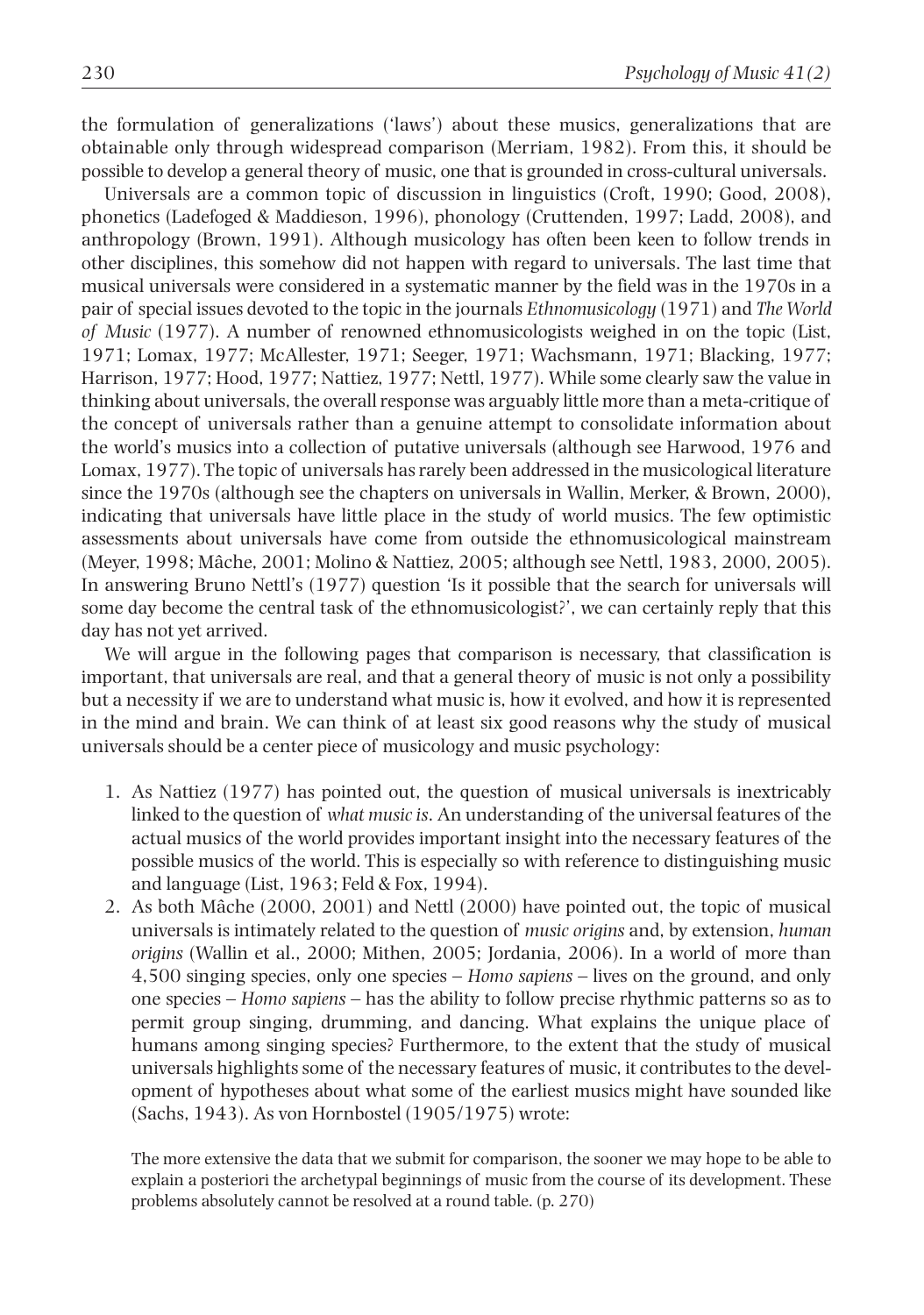There has been an explosive interest in music evolution in recent years (Wallin et al., 2000; Hauser & McDermott, 2003; Mithen, 2005; Fitch, 2006; Cross & Morley, 2008). However, a similarly vibrant discussion of musical universals has not followed in kind.

- 3. At the interface of these two points are Enlightenment theories positing that music and language (or at least song and speech) evolved from a common communicative precursor (Condillac, 1746; Burnett, 1774; Rousseau, 1781). According to these theories, the music and speech of contemporary humans represent different branchings from this common evolutionary precursor. However, such theories – as well as those that argue that music evolved from speech (Spencer, 1857) or that speech evolved from music (Darwin, 1871, 1872) – raise the important question about what it is that makes music distinct from speech. What exactly is musical about music? What are the defining features of music that distinguish it from other audiovocal functions like speech or emotive vocalizations? Similar questions have been raised in cognitive discussions about potential domain specificity for music (Peretz & Morais, 1993; Peretz & Coltheart, 2003; Justus & Hutsler, 2005; Patel, 2008). To answer these kinds of questions, one needs to extract the common core of features that embody the extant musical types.
- 4. A consideration of musical universals helps delineate the general categories of features that comprise musical systems, and this has important applications to understanding the cultural evolution of music, both diachronically and synchronically. The widespread evidence of musical blending ('syncretism') throughout the world and throughout history argues against the view that musical systems are isolated Gestalts, but instead suggests that different components of musical systems can evolve independently of others, and that some components must necessarily co-evolve with others. For example, rhythms might evolve separate from scales, but interval sizes might in fact co-evolve with scales. In addition, whereas some features of music can undergo rapid cultural evolution, others – for example, features of vocal polyphony in traditional cultures – can show amazing stability over time (see Grauer, 2006, 2007 and Jordania, 2006, for detailed discussions). The study of universals helps delineate those features of music that are subject to cultural evolution and the mechanisms by which they undergo stasis and change over time and location.
- 5. Likewise, the kind of comparative analysis that leads to a consideration of musical universals helps shed light on the patterns of human migrations and cultural mixtures. Together with archaeological and physical-anthropological evidence, languages have been used for centuries as indicators of the history of cultural interactions. Genetics has more recently been added to the pool (Cavalli-Sforza, Menozzi & Piazza, 1994; Wells, 2007). Musics provide an equally important means of developing an understanding of the history of human diasporas and cultural interactions. If anything, musics are a more reliable indicator than languages of cultural admixture. Musical styles readily undergo syncretisms, whereas languages rarely fuse but instead tend to undergo replacement, such as at times of conquest (Cavalli-Sforza et al., 1994). Hence, musics may better retain the roots of ancestral styles than languages. Such is the case, for example, with the central African Pygmies. No trace of their original language has survived, whereas their music has flourished to this day (Arom, 1991; Grauer, 2006, 2007; Patin et al., 2009). Other interesting examples include the Oessetians, Balkarians and Karchaevis of the Caucasus region, whose musical styles have persisted despite replacement of their original languages (Jordania, 2006).
- 6. Cognitive and neural theories of music have been based strongly on structural principles derived from Western tonal music (Lerdahl & Jackendoff, 1983; Temperley, 2001). A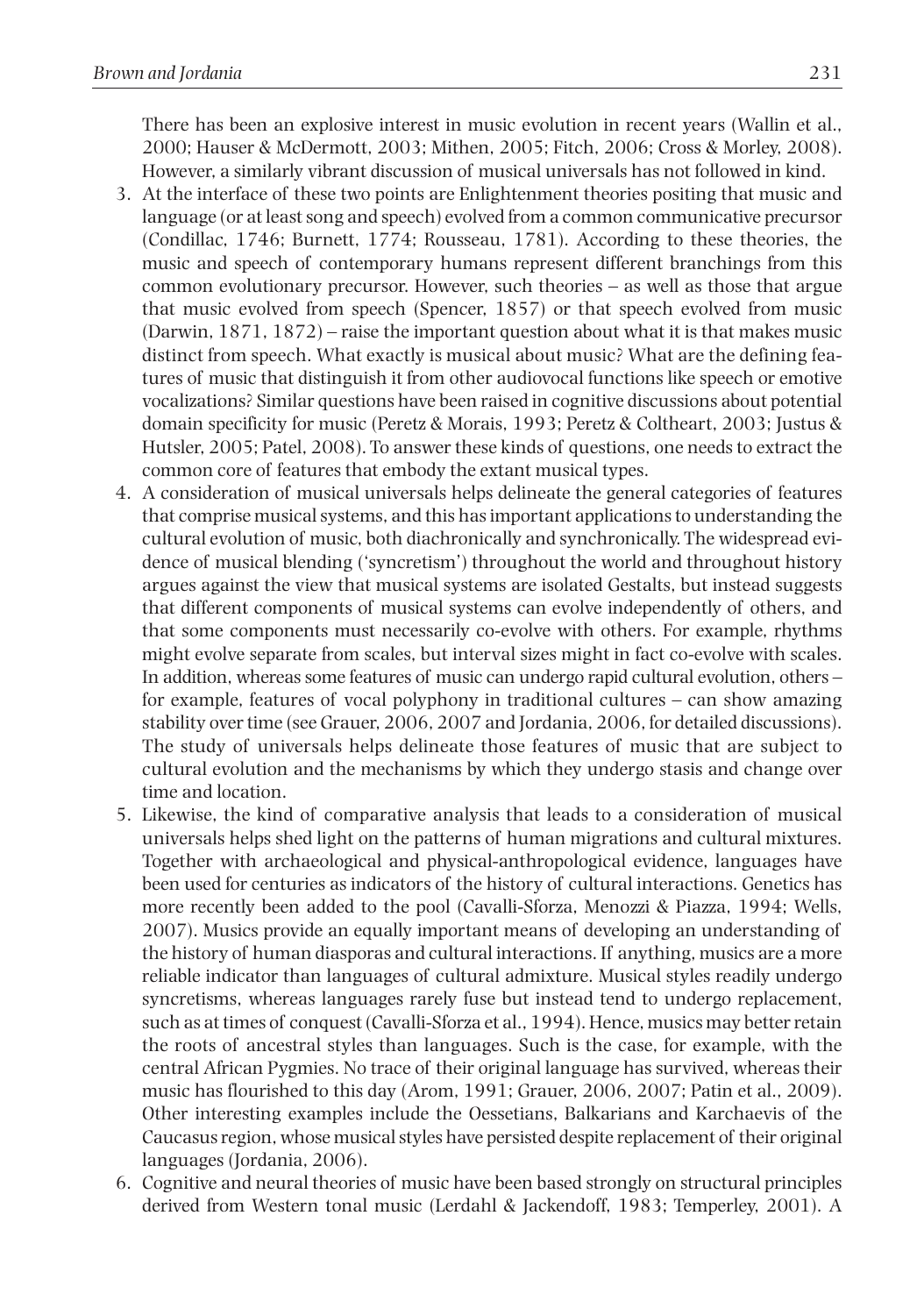quest for universals points the way to a more valid pan-human theory of musical structure. Just as we would not be satisfied with a theory of human language based on Indo-European languages alone, so too a theory of music based on European concert music of the last five centuries ignores many important features of human music and musical behavior. Moreover, a theory of music based on universal features should provide important constraints regarding the cognitive structure of music and the representation of music in the human brain. Fortunately, there have been encouraging trends in the study of cross-cultural music psychology, including neuroscientific studies, suggesting that this area should become a fertile domain of research in the coming years (e.g., Lynch, Eiders, Holler, Urbano, & Wilson, 1991; Trehub, Unyk, & Trainor, 1993; Gregory & Varney, 1996; Balkwill & Thompson, 1999; Carterette & Kendall, 1999; Krumhansl et al., 2000; Morrison, Demorest, Hayward, Cramer, & Maravilla, 2003; Eerola, Himberg, Toiviainen, & Louhivuouri, 2006; Eerola, Louhivuori, & Lebaka, 2009; Nan, Knösche, Syosset, & Friederici, 2008; Wong, Roy, & Margulis, 2009; Demorest et al., 2010). In addition, a small number of ethnomusicologists have adopted cognitive approaches to their field research (e.g., Arom, 1991; Fernando, 2002, 2005). Finally, some of the approaches to Western music theory have been broadened to encompass musics that do not fit into the standard template of tonal music (e.g., Lerdahl, 1989, 1999; Narmour, 1990).

We will now discuss a proposal for a classification scheme of universals, based in large part on the thinking of Bruno Nettl (1983, 2005). In order to understand this scheme, it is important to state our view on how we see musical classification as proceeding. This will be presented as a series of arguments.

- 1. Our approach to musical classification is typological, similar to classification procedures in several other domains (Croft, 1990; Haspelmath, Dryer, Gil, & Comrie, 2005). Musical systems are decomposable into a series of components or sub-systems, as related to pitch and duration. These components or sub-systems can be organized by category, for example those related to scales or rhythms. Each musical style or musical culture is describable in terms of a *parameter state* for each category of component, such that these parameters can be compared from one culture to the next. This is the stuff of comparative approaches like Lomax's (1968) Cantometrics scheme in which each element to be categorized is coded in terms of a series of possible parameter states. For example, the Cantometric category of 'melodic shape' contains the parameter states 'arched', 'terracelike', 'undulating', and 'descending', and each song's melodic shape is coded by selecting the most accurate of these four possible states. These categories of components are general, grammatical categories, and apply to all cultures to varying extents. The creation of these general categories is an important exercise on its own in universalist thinking, as the categories are universal by definition, and reveal significant structural properties of musical systems or music cultures. What varies between cultures is the parameter state for each category.
- 2. The various categories are qualitatively different from one another. To a first approximation, categories can be either discrete (nominal) or continuous. For example, scales come in discrete varieties, whereas tempos vary in a continuous manner. Scales and tempos are categorically distinct, and thus a cross-cultural comparison of scales and a cross-cultural comparison of tempos will perforce result in different types of comparison. In addition, many different categorical systems are possible, and this will have a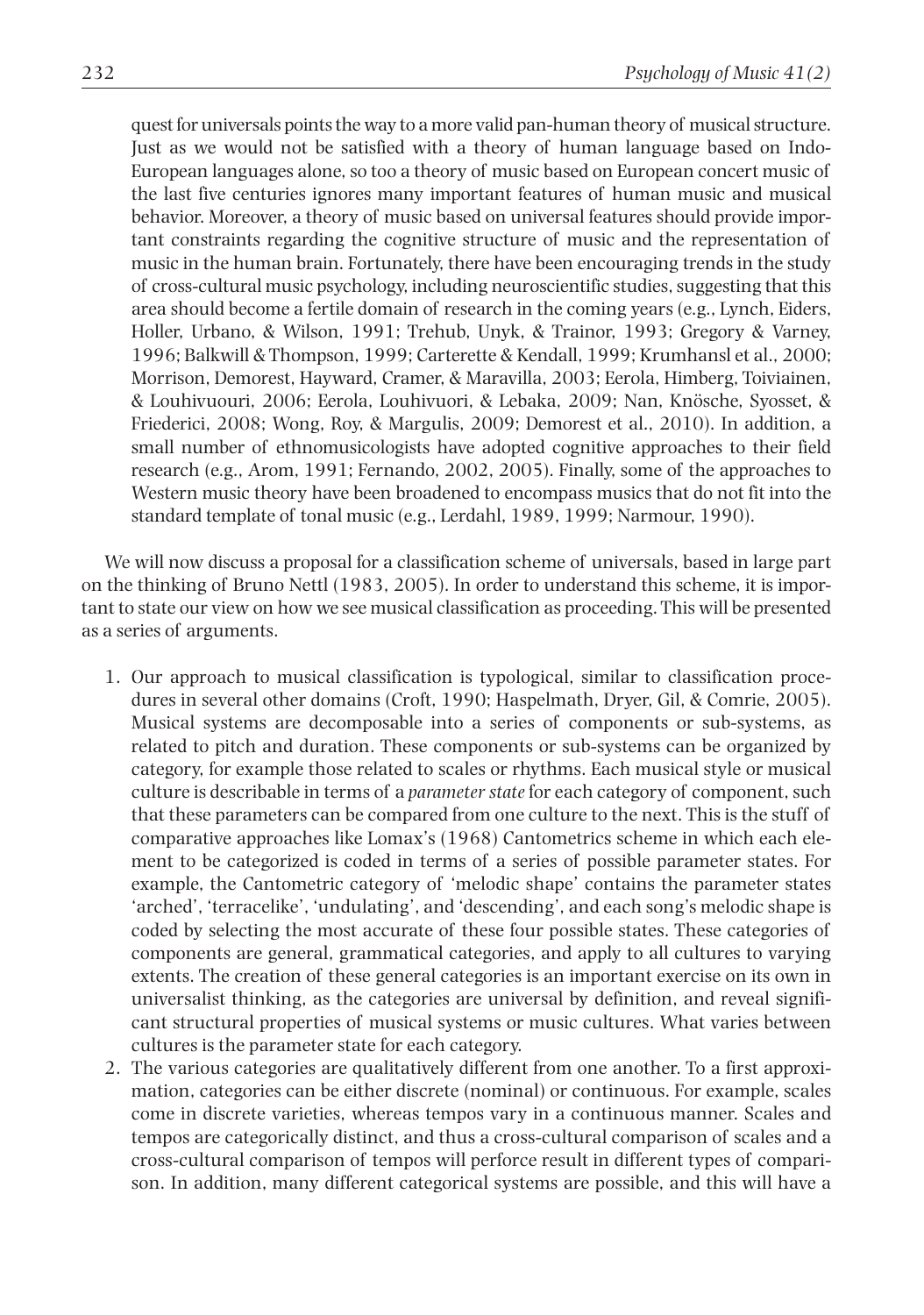large impact on the results of any comparative analysis of musical styles, and most especially on musical classification. The objective of creating a cross-cultural categorization scheme has dogged work on comparison, classification, and universals since the 1950s. Our own approach to the sound properties of the world's musics sits fairly closely with standard Western conceptions of pitch, rhythm, texture, and form.

- 3. Any comparative application of these general, qualitatively-diverse components to the world's musics will yield *different types of generalizations* for the different categories of components. And this will vary as a function of the way we choose to create musical categories. Generalizations about a discrete category like scales and generalizations about a continuous category like tempos will, by necessity, be different.
- 4. Regardless of the type of category or system analyzed, there will be *varying degrees of generality* for any component when performing a cross-cultural comparison, as based on the frequency of appearance of that trait in the world's musics. In other words, there will be a *gradient of universality* for the family of components, some components being more prevalent than others. This gradient should vary from complete universality to complete culture-uniqueness.
- 5. The most synthetic principle of this analysis is that, while there should be different types of generalizability for the different category types, the universality of a component should be independent of the category type. In other words, while generalizations about scales and those about tempos should be different in kind, we should be able, in both cases, to define a quantitative function that describes the *degree* of universality of those generalizations, regardless of the category type. This function should be a scalar property: these generalizations should vary along a scale from 'highly prevalent' to 'not at all prevalent', based on the observed frequency-trends of the parameter states across world cultures. Thus, generalizations about scale types and those about tempos, despite their qualitative differences, should be describable in similar terms with regard to the relative prevalence of various types of scales or tempos, respectively, in a cross-cultural sampling of musics.

To summarize this argument, musics are decomposable through typological classification procedures into a group of qualitatively-diverse categories of components. All musics can be described in terms of a parameter state for each category. The categories are universal and grammatical, and it is the parameter states (i.e., their relative frequencies across cultures) that are analyzed in a comparative approach to world musics. While different types of categories will have different types of generalizability, we can describe comparative trends for these components in terms of their prevalence, and this should be independent of category type.

As should be clear from our gradience concept, the universals we propose are statistical and nothing but. They represent general cross-cultural trends, in other words typological generalizations (Good, 2008). Any concept of universality that requires inviolable applicability to every moment of every instance of music from every culture is doomed to failure from the start. Instead, we want to describe the way that music 'tends to be' in general, to extract some invariance from all the diversity. In many respects, calling such features 'universals' is a misnomer. But then again, no feature in any domain of human culture or behavior is universal if it implies inviolability. We employ the traditional term 'universal' here, but we are really talking about cross-cultural trends and typological generalizations.

And this leads to the last point of this section: why universals can exist at all. The two major mechanisms that are typically invoked to explain cross-cultural similarities on a large scale are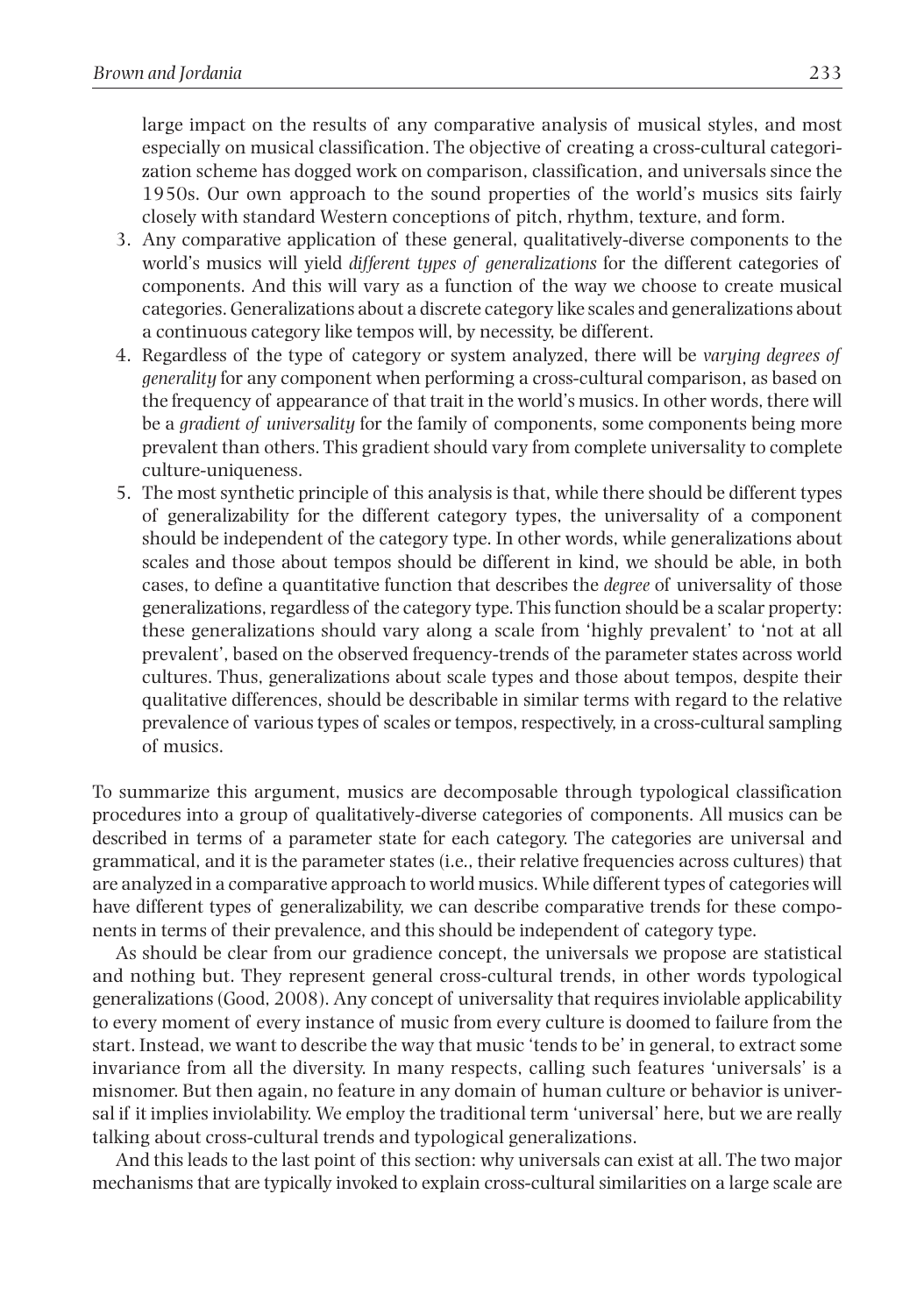*descent* and *diffusion*. Descent implies biological transmission of a trait via genetic encoding, whereas diffusion implies cultural transmission of a trait via either human migrations or other forms of cultural transmission (e.g., mass media). A third possible mechanism for crosscultural similarities is convergence (Lockwood & Fleagle, 1999), in other words, the independent emergence of the same trait in multiple populations, although this mechanism is probably insufficient as an explanation for truly universal trends. Diffusionism was a dominant theme during the early period of comparative musicology, due to the influence of *kulturkreis* (culture circle) theories developed in early 20th century Germany (McLeod,  $1974$ ).<sup>1</sup> The main point, though, is that descent and diffusion are increasingly difficult to distinguish over time as smallscale societies become ever more acculturated to the large-scale societies that surround them, and as tribal musicians become influenced by the sounds of distant cultures due to the ubiquity of audio technology (Lomax, 1972). Disentangling descent and diffusion is clearly a complex issue, one to which we could devote a great deal of discussion. We will merely make a single point on this topic. In the same way that it is thought that all human beings are born with a potential to discriminate phonemic contrasts in all of the world's languages (Werker, Gilbert, Humphrey, & Tees, 1981; Werker & Tees, 1984), then it must be no less true that all human beings are born with the developmental potential to process all the musical styles that exist in the world today (e.g., Hannon & Trehub, 2005; Phillips-Silver & Trainor, 2005; Winkler, Háden, Ladinig, Sziller, & Honing, 2009; Soley & Hannon, 2010). The cognitive capacity for musicmaking must be no less than the combination of all the world's musical grammars put together and then some, although this need not imply that all musical styles are equally accessible at the cognitive level (Lerdahl, 1992). And while the great diversity of the world's musical styles is usually invoked as an argument *against* there being any biological constraints in musicmaking, to us it suggests that what is given to us by biological 'descent' is vast and complex. At the same time, we should not be surprised to learn that there are some general principles underlying the neural capacity to generate the myriad styles that comprise the musical systems of the world.

## **A typology of musical universals**

The quest for musical universals would appear at first glance to be invalidated by two facts about the musics of the world, one geographical and one historical. The geographical fact is that there is a tremendous diversity of musical systems and musical performance styles in the world today. Compare, for example, shamanistic music from the Kamchatka region of Siberia with hunting music of the Central African Pygmies. The historical fact is the observation that musical styles can undergo very rapid cultural evolution, and this has been documented nowhere better than in European music where the phenomenal transition in a single geographical location from Josquin to Boulez took a mere 450 years to occur. It makes no difference if the stylistic distance between Kamchatkan shaman and Pygmy hunter is greater or lesser than that between Josquin and Boulez. The point is that surface-level diversity is there on a tremendous scale, and so it might seem inconceivable that there would be any shreds of invariance in all this diversity. In fact, the existence of musical diversity has served as perhaps the strongest argument against the existence of musical universals (List, 1971).

So, what is the best way to think about the complex issue of musical universals? The previous section of the paper provided a general approach to comparative musical analysis, and made a case for there being a gradient of universality that applies to all categories of musical structure and behavior, independent of category type. This might suggest that it would be possible to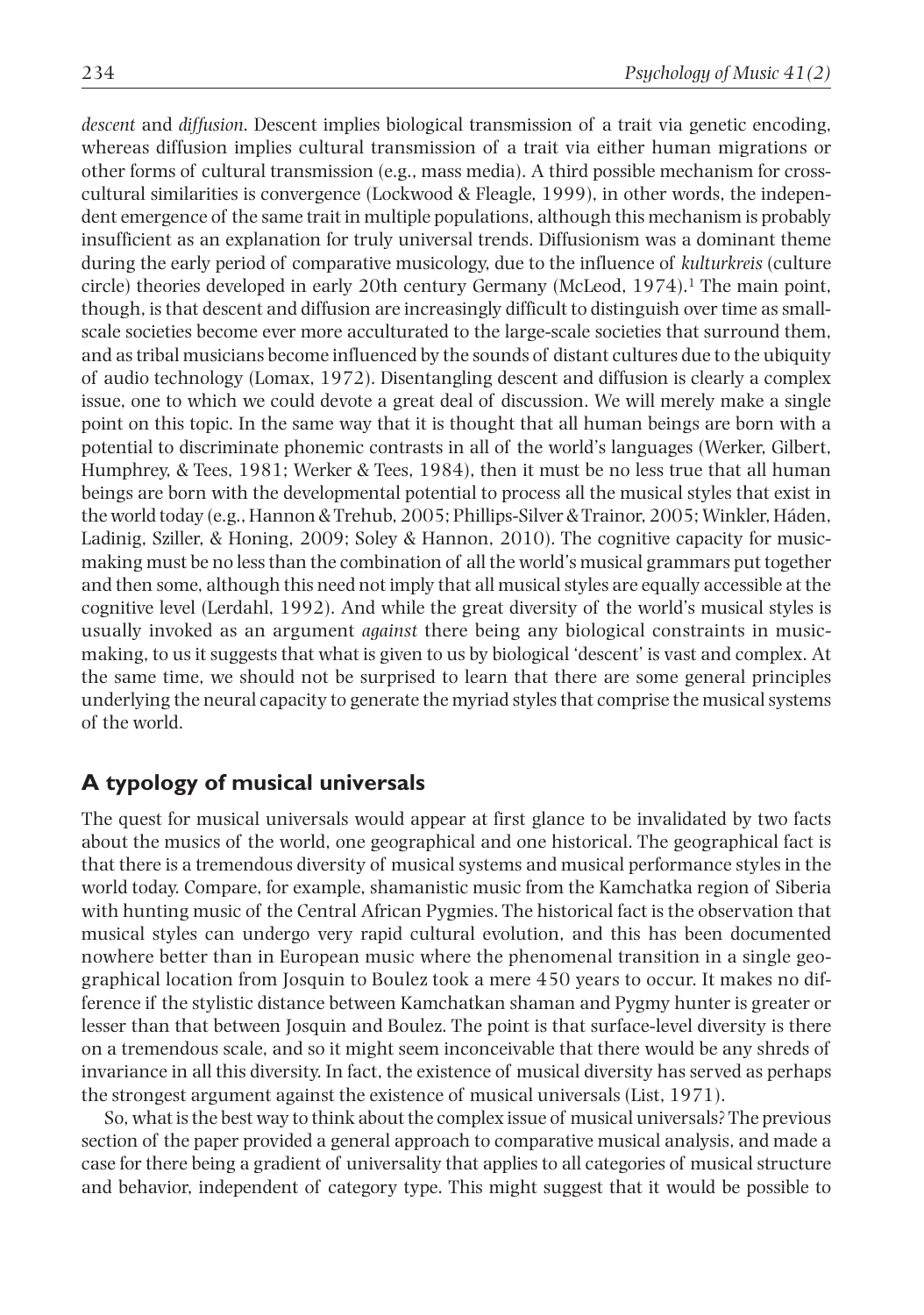**Table 1.** A typology of musical universals. Four types of universals are recognized, as described in the text. Below each class of universal is listed a few examples of that type. This listing is not meant to be comprehensive. See text for full listing.

Type 1: CONSERVED UNIVERSALS = all musical *utterances*

- use of discrete pitches
- octave equivalence
- transposability of music
- music organized into phrases
- arousal factors in emotive expression: tempo, amplitude, register

Type 2: PREDOMINANT PATTERNS = all musical *systems* or *styles*

- scales have seven of fewer pitches per octave
- predominance of precise (isometric) rhythms in music
- divisional organization of durational/rhythmic structure
- use of motivic patterns in melody generation
- use of idiophones and drums
- religious/ritual context for music-making
- use of verbal texts in vocal music
- communication-promoting or social-positive attitude towards music

Type 3: COMMON PATTERNS = *many* musical systems or styles

- small tempo range for any given musical form/style
- predominance of syllabic singing
- use of aerophones
- 'voice/instrument cross imitation'
- use of acoustic depiction in music
- association of dance with music

Type 4: RANGE UNIVERSALS = *a discrete set of possible states for all musical systems/styles*

- measured vs. unmeasured rhythmic types
- monophonic vs. heterophonic vs. homophonic vs. polyphonic texture types
- solo vs. group performance arrangements
- ostinato vs. stophic vs. through-composed sectional arrangements

create a typology of universals based on this gradience concept. And in fact, the first attempt to develop a typology of universals followed exactly this approach. This is the approach of Bruno Nettl (1977, 1983, 2000, 2005), and we will take our lead from his work.

Nettl recognizes three principal classes of universal patterns in music, arranged in terms of their degree of generality or universality (see Table 1). What we will call *type 0 universals* are those that apply to all *musical sound*, to every moment of music. They describe music in the most tautological sense of a physical or sensory phenomenon, like the sound of water running. We do not need a comparative approach to music to learn about these properties, and for this reason we will call these properties *tautological universals*. As Nettl has rightly pointed out, there is nothing about these universals that does not apply to many other acoustic processes, like speech or animal song. None of them can be seen as being lines of demarcation between music and other acoustic processes or events. Thus, the features that are most universally true of musical sound are the ones that are least informative in distinguishing music from those things with which it is often confounded. We will not discuss this class further.

*Type 1 universals* are those that apply to all musical *utterances* or *phenomena*, and thus transcend the level of the purely acoustic or sensory (see examples given in Table 1). As with type 0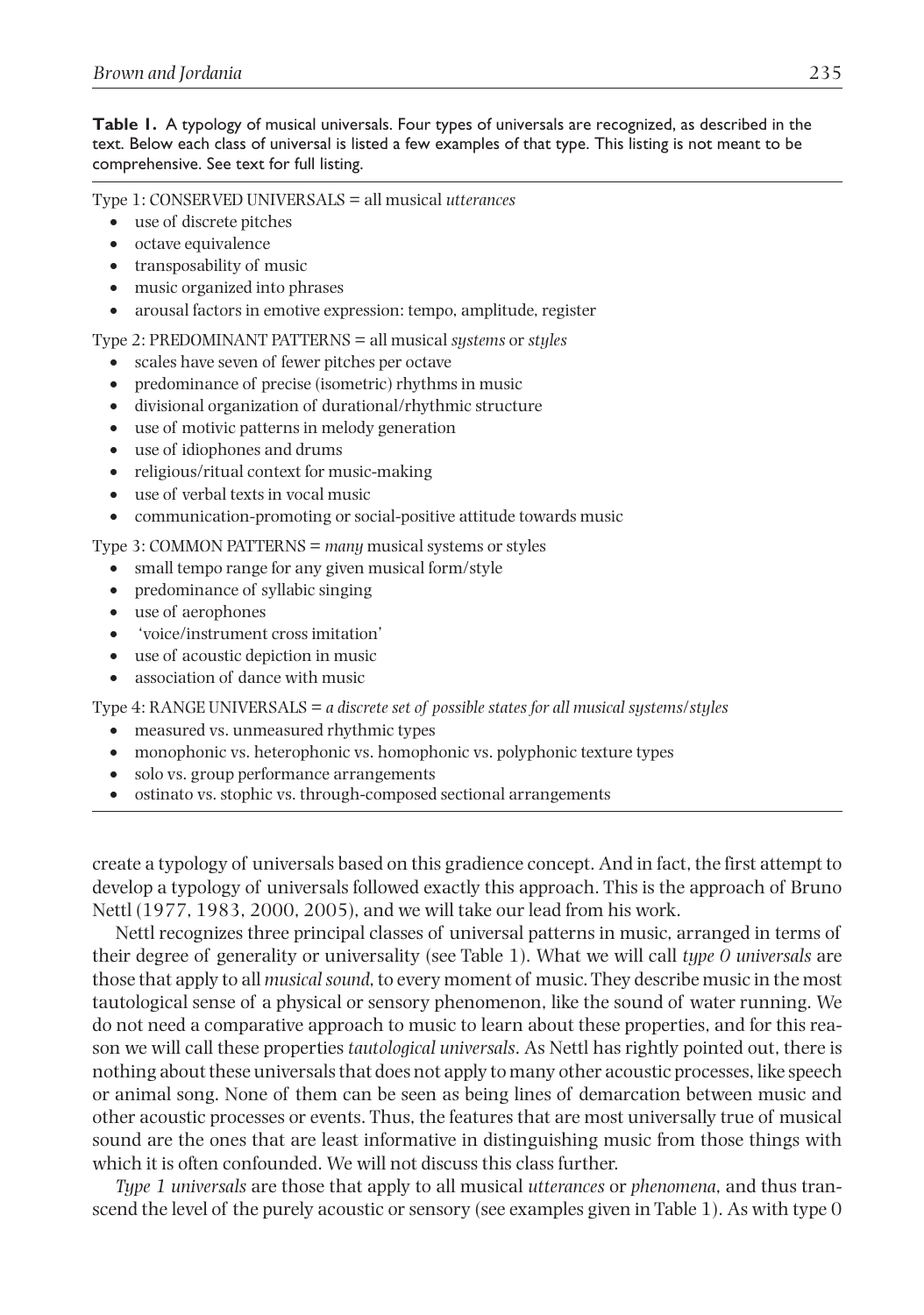universals, type 1 universals can in no way be considered as unique features of music, as some of them are shared with non-musical systems as well. That notwithstanding, they define certain necessary properties of music, no single one of which is sufficient to call something music. We will call these properties *conserved universals*. These are the properties that are most likely to have their origin in biological factors controlling musical production and perception, as demonstrated by their presence in all musical utterances. Thus, these are musical universals that belong more to the domain of the biological than the physical.

*Type 2 universals* describe what one could call *predominant patterns* in musical cultures. As Nettl describes them, they need not apply to every musical utterance but should apply to all musical *systems* or *styles*, even though component utterances or even entire musical forms within them might lack these musical properties altogether. These are statistical universals in the true sense of the term. It is the collection of these predominant patterns rather than any single one of them that defines the necessary properties of music.

Next, we would like to add two of our own classes of universals to this list that Nettl has started. The first type would simply be an extension of the type 2 universal but further down along the gradient of universality, something that we will call *common patterns* or *type 3 universals*. Common patterns are things that occur in many but by no means all music cultures, most likely because of historical contact, including such things as common religious practice or political rule. They describe regional trends that arise from migration and/ or cultural interaction.

Finally, the last type of universal that we would like to describe does not fit onto the gradient of universality at all, but is instead based on the diversity of categories. These we will call *range universals* or *type 4 universals*. Range universals describe the full range of discrete possibilities for a particular category of music or musical behavior. A simple example is the classification of the world's musics as having either a regular pulse ('measured' music in a metric rhythm) or as lacking one ('unmeasured' music in a free rhythm). The dichotomy between measured and unmeasured musics – while an oversimplification – does convey the idea that there is a range of two discrete possibilities encompassing the rhythms of the world's musics. A more complicated example is a consideration of the range of multi-part textures. Most multipart musics can be thought of as falling into a range of four broad texture-types: monophony (same musical lines, synchronous onsets); heterophony (same musical lines, asynchronous onsets); homophony (parallel musical lines, synchronous onsets); and polyphony (different musical lines, different temporal onsets). Virtually all multipart musics can be seen as fitting into one of these categories, yet each culture or musical style differs with respect to its frequency of use of these different types of texture. Range universals are thus informative *in describing the discrete sub-categories that make up the range*, such as the sub-categories 'monophonic', 'heterophonic', 'homophonic', and 'polyphonic'. The range of observed sub-categories defined by the range universals provides a useful way of thinking about universal propensities to create music in one particular way or another. It suggests that there are basic constraints in music-making that force musics to cluster into discrete groupings, the family of such clusters constituting the range universals for those categories. The existence of range universals also suggests that the sub-categories of the range are not universal in and of themselves but instead that they vary in their frequency of appearance across cultures.

In summary, the typology of musical universals presented here is based strongly on Nettl's gradient-of-universality approach, the principal exception being the range universals, which define ranges of discrete predominant-patterns at the regional level. With this typology in mind, we will now go on to look at a list of putative musical universals, organized by category but classified by this typology.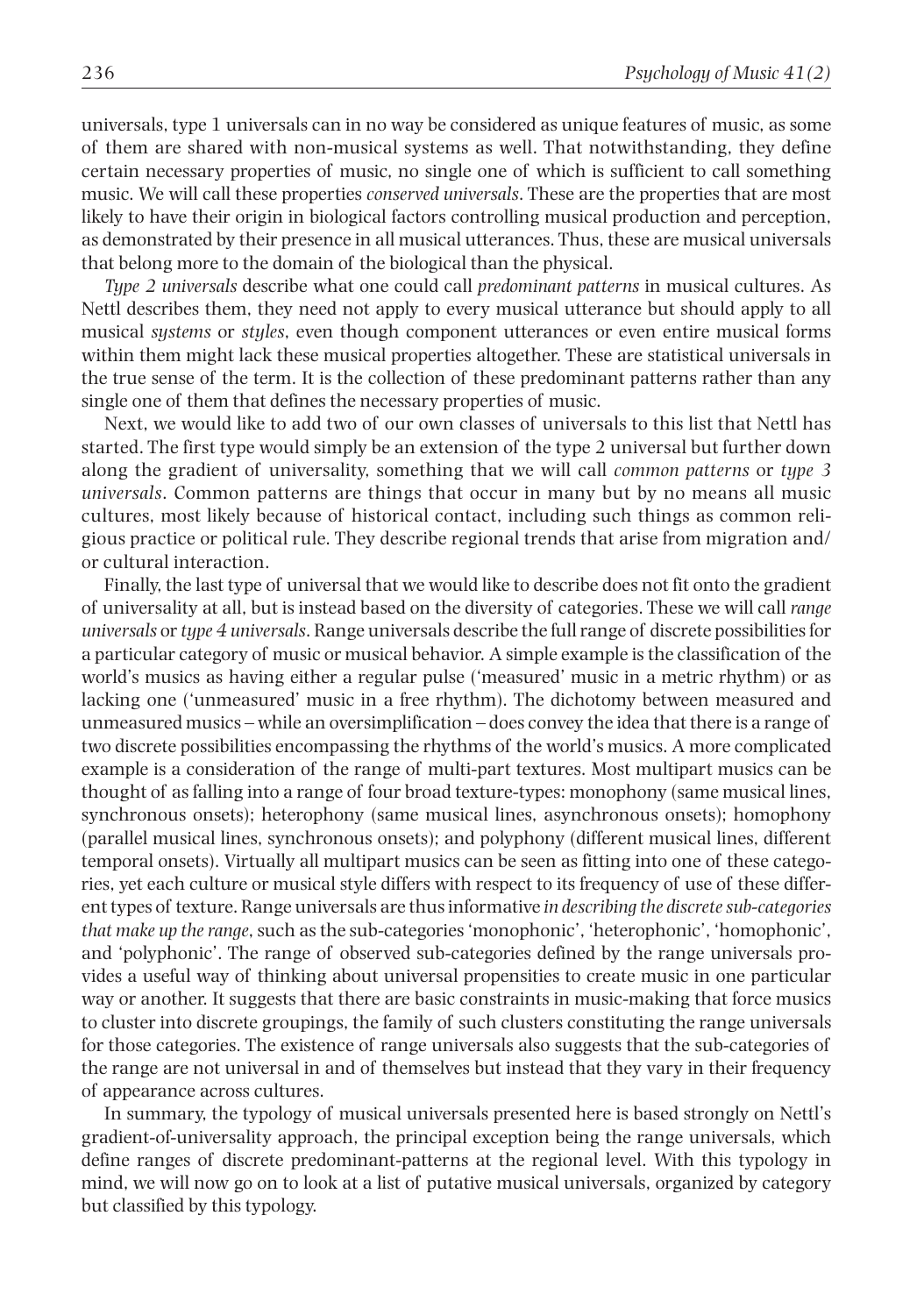## **A listing of proposed musical universals**

Before presenting our list, we would like to head off several criticisms from the start.

- 1. *Verification of universality*. It will be impossible in this short article to provide detailed reference material to back up these universals. Readers are encouraged to consult both general and specialized sources in comparative musicology for information pertaining to the categories discussed.<sup>2</sup> It is important to state that the study of musical universals must be based, first and foremost, on a comparative analysis of musics cross-culturally. It cannot be based exclusively on child development, cognitive psychology, neuroimaging findings, evolutionary arguments, or comparisons between human and animal behavior. All of those findings can provide critical support to arguments about musical universals, but the basic evidence must come from collating information from the musics of as many cultures as possible. In other words, musical universals are the proper domain of comparative musicology.
- 2. *Statistical features, not absolutes*. As mentioned above, the universals we present are probabilistic. They represent reliable cross-cultural trends. A common argument against musical universals is to point to works of contemporary classical music that strongly lack standard musical features. How can 'sound' be a musical universal if John Cage's *4'33'* lacks it? How can 'pitch' be a musical universal if some percussion or electronic works lack pitch? As mentioned earlier, the existence of musical diversity should not be seen as a death knell to the study of musical universals. We recognize that musical diversity is the rule. Our goal is simply to extract some cross-cultural invariance from this sea of musical diversity. We ourselves are well aware of exceptions to all the proposed universals listed below. It will be up to the reader to decide if a description of reliable cross-cultural trends provides a sufficient basis for the study of musical universals, or instead if the dictum 'exceptions invalidate universals' should continue to block any real discussion of the topic.
- 3. *Structure vs. performance*. The list below is pluralistic in that it includes both structural and performance features of music, as well as social features related to performance contexts, contents, and music-related behaviors. One can reasonably talk about universal trends in all of these areas.
- 4. *Grammar vs. surface*. Are universals in the sound structure of music the proper domain of musical rules/grammars or of the musical surface? Contrasting deep structure and acoustic surface is common in linguistics, and can be applied to music (Lerdahl & Jackendoff, 1983; Rohrmeier, 2007). For our purposes, we do not find this distinction to be necessary in the quest to identify musical universals. If, for example, one wanted to look at universal trends in scales, this would certainly be based on creating inventories of pitches found in musical performances across cultures. One could debate about whether a scale is a feature of grammar or surface (it is, in fact, both), but it would not change anything about the methods that are necessary to ascertain universal features of world scales. This returns us to our earlier point about the need for musical classification, as classification schemes delineate the categories of features that are going to be subjected to musical analysis cross-culturally. Dowling (1982) characterized various aspects of the 'psychological reality' of scales cross-culturally, and none of them require a selective commitment to either a grammar or surface perspective. They comprise the assignment of frequencies to pitches ('psychophysical scale') and a specification of the sets of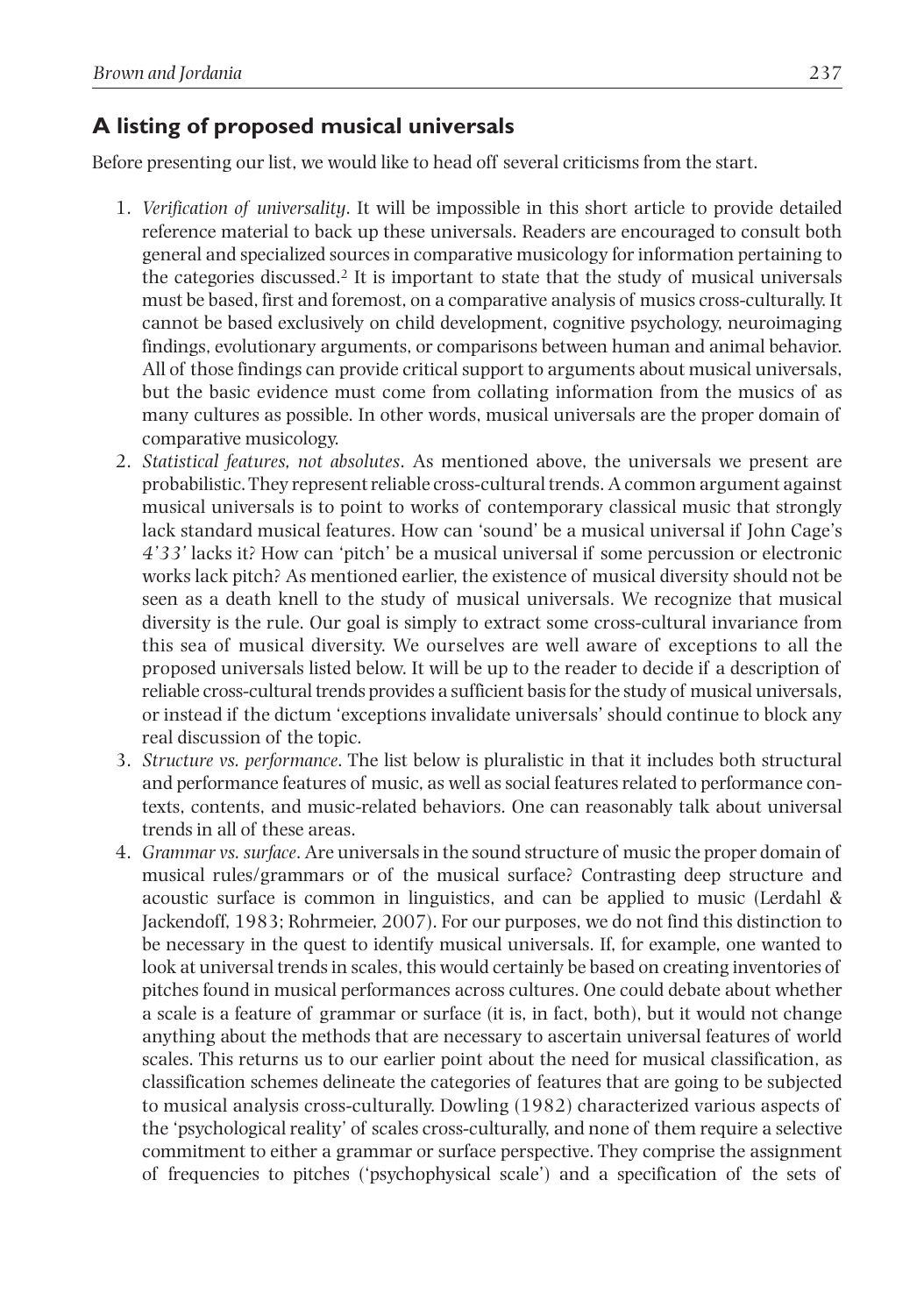intervals used in a culture's music ('tonal material' most broadly, 'tuning system' more narrowly, and 'mode' with respect to additional features related to melodic movement and direction).

The following 70-item list is divided into two parts, one dealing with music itself – with regard to music's 'sound structure' and 'expressive devices' – and the other dealing with extramusical features related to 'contexts, contents, and behavior'. A description of the relationship between musical category and universal type is presented in a concluding summary following the list (see also Table 1).

### *Sound structure and expressive devices*

*Pitch*

- 1. Use of discrete pitches rather than slides/portamentos (type 1).
- 2. Octave equivalence  $=$  unison choral singing in octaves (type 1).
- 3. Use of pitch sets  $=$  musical scales (type 1).
- 4. Melodic modes = pitch combination rules (type 2).
- 5. Scales/modes have seven or fewer pitches per octave (type 2).
- 6. Predominance of five-note scales (type 2).
- 7. Scales are composed of unequal intervals, mainly the major 2nd and minor 3rd (type 2).
- 8. Rooting of songs in the tonic (ground-pitch) of whatever scale type is being used (type 2).
- 9. 12 pitches per octave as the maximal reproducible division of equal-sized units (type 2). Burns (1999) has argued that 12 chromatic pitches represent a limit to the number of usable pitch relationships within an octave. In scale systems that use microtones, these are used more ornamentally than as contiguous scale tones.
- 10. Relative pitch: the transposability of pitch-sequences (type 1).

#### *Rhythm*

- 1. Predominance of precise (isometric) rhythms in music (type 2).
- 2. Co-existence of measured (isometric) and unmeasured (nonmetric) musics in a culture (type 4).
- 3. Unmeasured music more associated with solo than ensemble forms (type 2).
- 4. Use of repetitive rhythmic patterns such as rhythmic modes (type 2). Rhythmic modes are formulas that guide the formation of rhythmic patterns for a given style of music; they include such things as the *tala* cycles of Indian classical music, the polyrhythms of African drumming music, and the different meter types of Western music (e.g., duple meter, triple meter).
- 5. Divisive organization of durational/rhythmic structure (type 2). Rhythmic patterns are organized hierarchically such that lower-level beats are divisions of beats at higher levels.
- 6. Use of two- and three-note subdivisions of beats in measured works (type 2).
- 7. Use of few durational values in any given work (type 2).
- 8. Small tempo range for any given musical form/style (type 3).
- 9. One or a few basic rhythm-types for any given musical form/genre (type 3).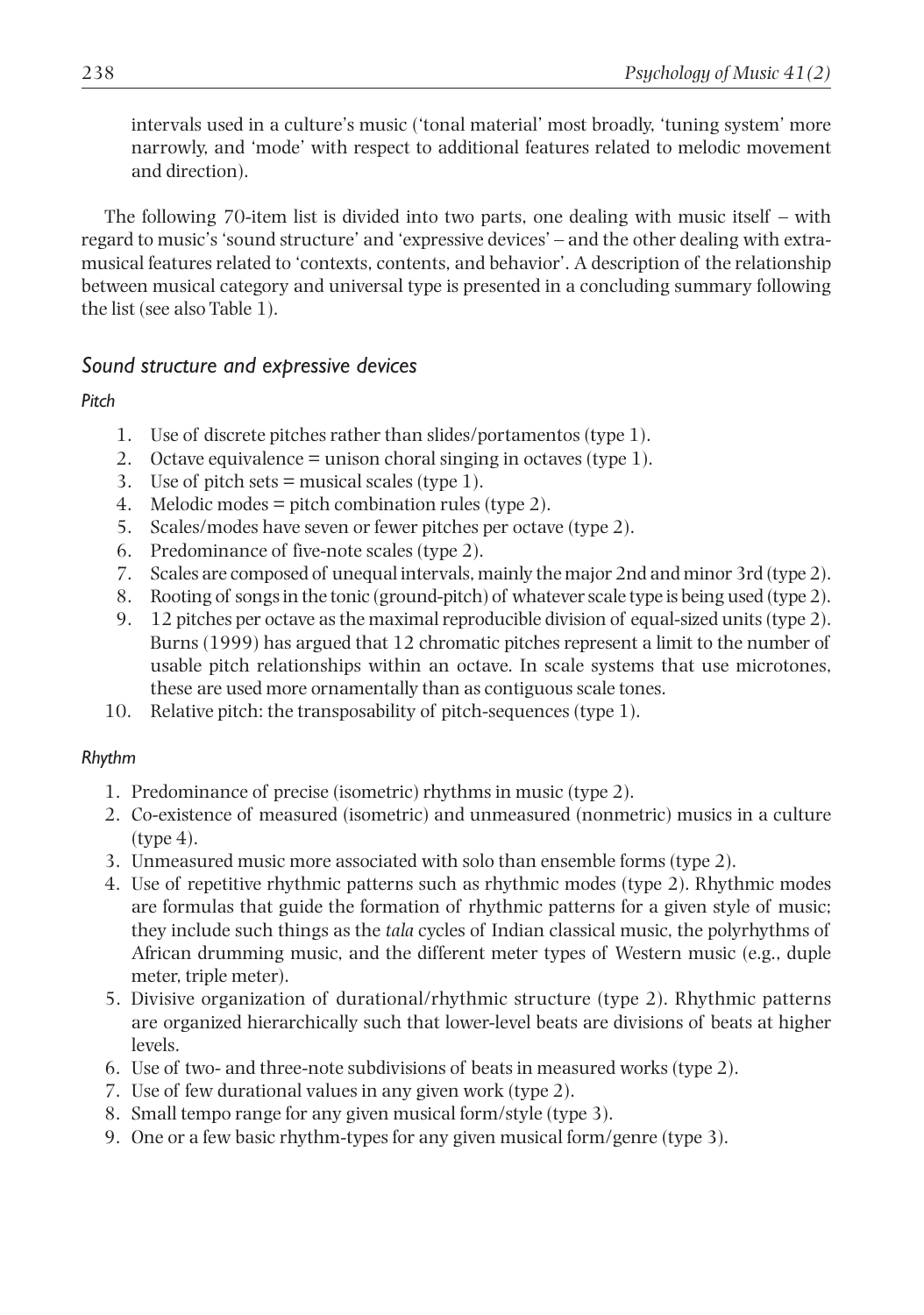### *Melodic structure and texture*

- 1. Music organized into phrases (type 1).
- 2. Grouping arrangements of tones (hierarchical organization; type 1).
- 3. Use of motivic patterns in melody generation (type 2).
- 4. Melodic archetypes: predominance of descending contours alone or descending contours following ascending contours (type 2).
- 5. General use of small intervals in melodic motion, typically in accordance with movement along a scale (i.e., stepwise motion; type 2).
- 6. Large intervals tend to be followed by small intervals in the reverse direction (type 2). Huron (2006) has explained this melodic tendency as reflecting the statistical phenomenon of 'regression towards the mean', in this case a regression towards the mean pitch of a melody.
- 7. Multi-part texture: the monophonic/heterophonic/homophonic/polyphonic spectrum  $(tvpe 4)$ .
- 8. Use of a drone pitch (type 3).
- 9. Homophony (harmonizing) using dissonant intervals, such as a second (type 3). Huron (2006) talks about dissonance as 'the sensory irritation evoked by a vertical sonority' (p. 312). While debates about the naturalness of consonant intervals have raged for millenia, we simply point out here that harmonizing on dissonant intervals, such as seconds, has a surprisingly widespread distribution geographically (Jordania, 2006).

### *Form*

- 1. The musical work: a beginning, middle, and end (type 2). One caveat regarding this seemingly obvious triad relates to the 'end', as many traditional musical forms do not have precise endings but instead terminate when the social function of the song is fulfilled (e.g., the baby is asleep for a lullaby, or the dance is finished for dance music).
- 2. Internal repetition, generally with variation (type 2).
- 3. Hierarchical sectional arrangement: the spectrum of repetition/ostinato, litany/strophe, and through-composed forms (type 4).
- 4. Musical forms based on four-fold repetition into phrase structures containing four, eight, 12, or 16 bars (type 2).

### *Vocal style*

- 1. General use of chest voice (type 2).
- 2. Predominance of syllabic singing (type 2).
- 3. Use of vocal embellishment (e.g., vibrato, melisma, glides, microtones; type 2).
- 4. Use of emotive vocalizations during singing (type 3).

### *Expressive devices*

1. Emotional-intensity factors: tempo, amplitude, and register modulation (type 1). The intensity of emotional expression is conveyed in a graded manner through modulations in tempo, loudness and register. This is discussed in Brown (2000) as 'sentic factors'. See Juslin and Laukka (2003) for a meta-analysis of psychological studies of emotion perception with regard to these acoustic cues, and Juslin and Västfjäll (2008) for a detailed theoretical discussion of emotional responses to music.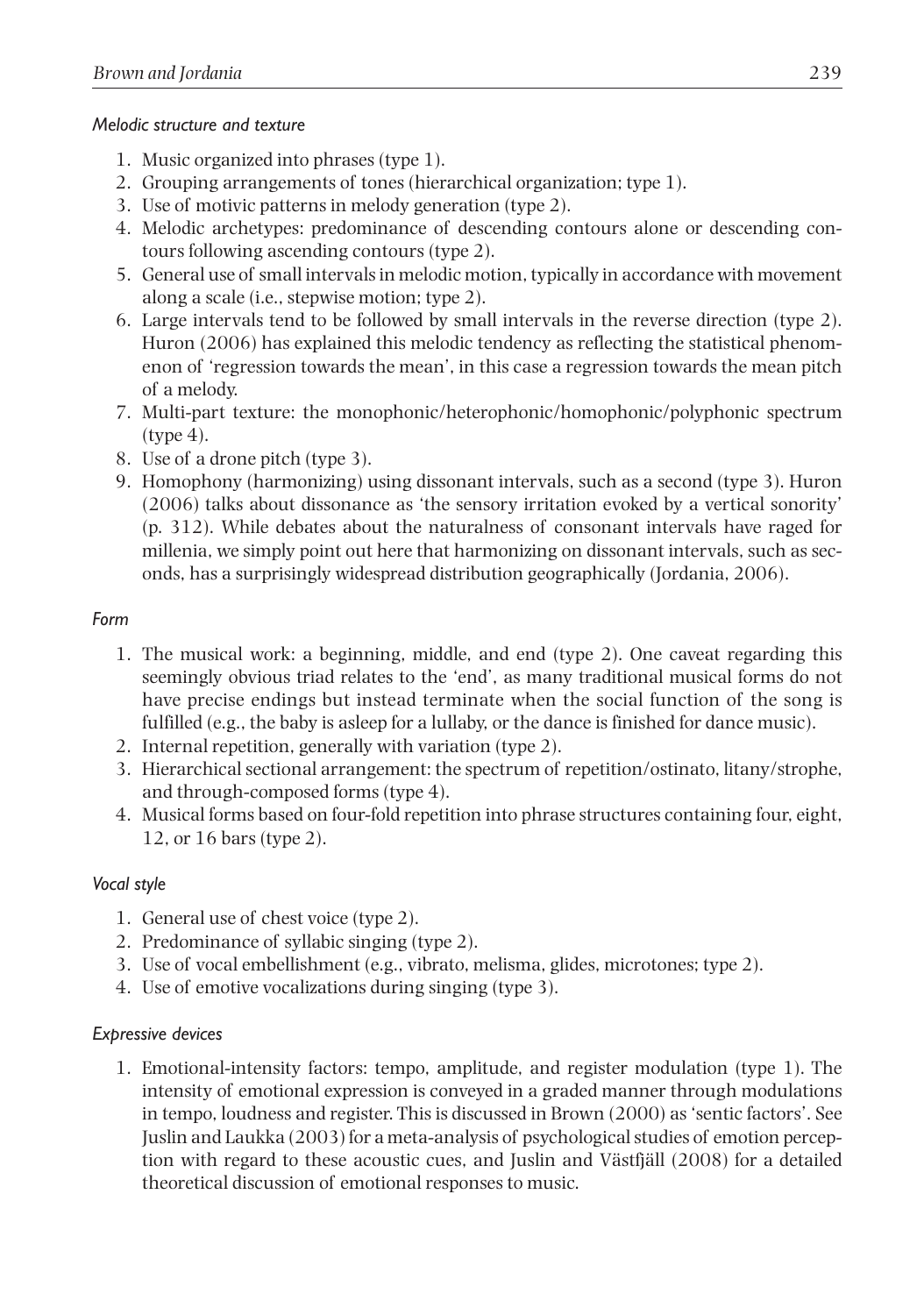- 2. Correlated changes of register with dynamics (e.g., higher = louder) and tempo with dynamics (e.g., faster = louder; type 1). Friberg, Bresin, and Sundberg (2006) summarize a variety of 'performance rules' related to these factors.
- 3. 'Mode/emotion' associations (type 2). The use of different melodic modes to express different emotions, as in the major/minor distinction in Western music or the various ragas of Indian classical music.
- 4. Musical performance often progresses through a gradual increase in tempo, dynamism and sometimes register (type 3).

### *Instruments*

- 1. Existence of instruments, even imported instruments (type 2).
- 2. Use of idiophones (type 2).
- 3. Use of drums (type 2).
- 4. Use of aerophones (type 3).
- 5. Beating function: either clapping or playing rhythmic instruments (but generally not both; type 2).
- 6. 'Voice/instrument cross-imitation' (type 3). Melodic instruments are often designed to imitate the vocal style of a culture, and the vocal style of a culture is often imitative of its melodic instruments.

## *Contexts, contents and behavior*

## *Contexts*

- 1. Religious/ritual context of performance (type 2).
- 2. Functionality: use of different musical forms specific for different contexts or behaviors (type 1).
- 3. Context switching (type 3). Use of the same melody with different texts or in different contexts. Sometimes the same text is used with different melodies as well.

## *Contents*

- 1. Use of words in vocal music (type 2).
- 2. Use of vocables in vocal music (type 3).
- 3. Referential/semiotic aspect of music or musical works (type 2). The 'aboutness' or contents of musical works.
- 4. Music as symbol (type 2). All extra-musical associations of pitches, scale types, musical works, instruments, rhythm types, etc.
- 5. Music as symboliser (type 2). The use of musical elements to symbolize cultural or literary elements.
- 6. Occurrence of acoustic depiction (imitation) in music (type 3). Representations of animal sounds (especially in animistic rituals) and environmental sounds; the use of instruments (such as flutes) to depict the human voice.
- 7. Music is made to communicate specific emotional meanings rather than arbitrary meanings (type 1).
- 8. Music-induced emotions vary widely, from arousing (e.g., marching music) to soothing (e.g., lullabies; type 4).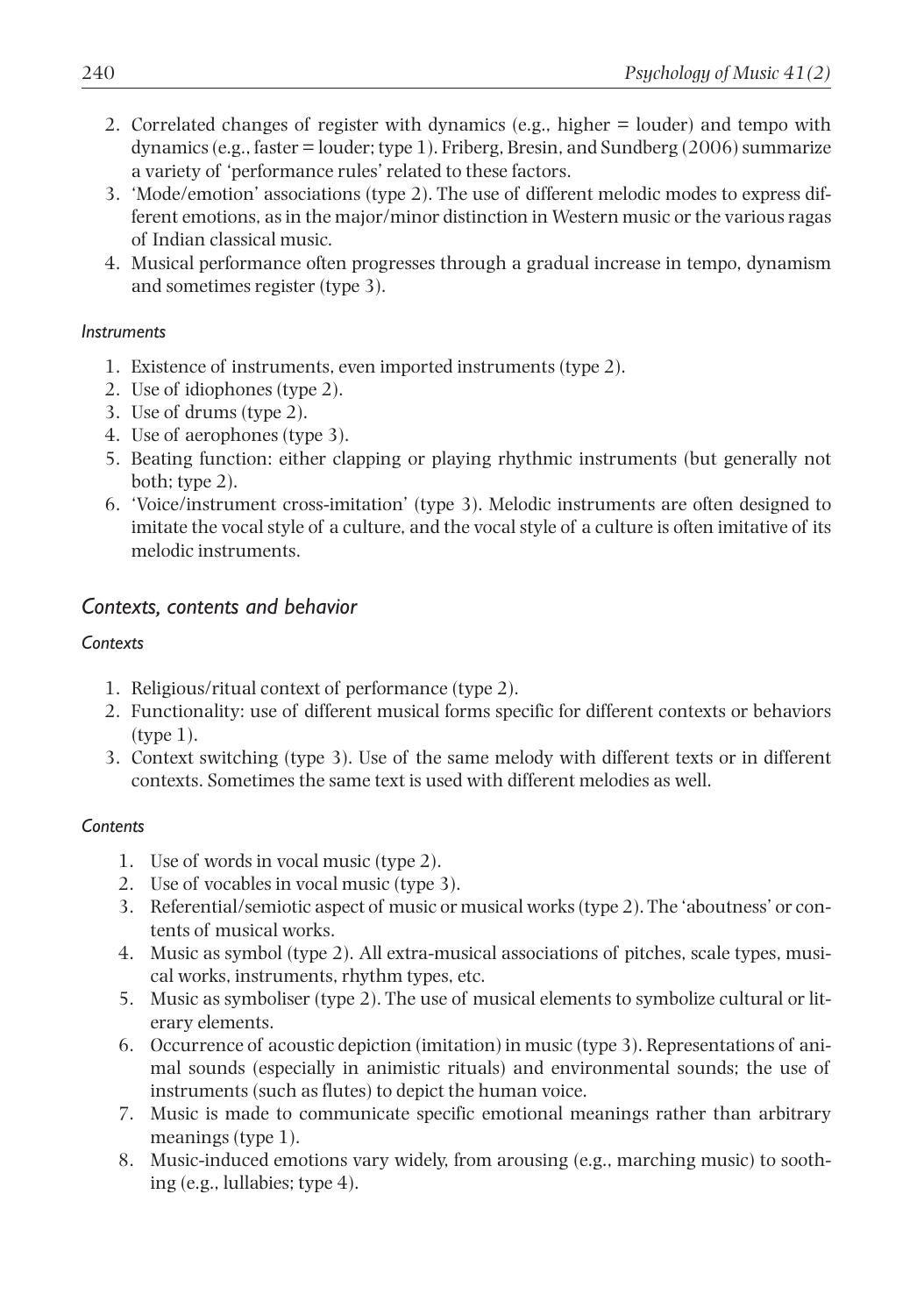- 9. Communication-promoting or social-positive view of music (type 2). Music as a promoter of communication, social harmony, or positive emotions.
- 10. Music as a promoter of stress relief and catharsis.
- 11. Mystical view of music or the power of music (type 2). Music as a supernatural force; music as a channeling mechanism or healing device.
- 12. Loud music (or sometimes just loud noise) as a defence against negative forces (type 3).

*Behavior.* This category could be expanded significantly. What are presented here are simply some major trends.

- 1. Music is mostly produced by groups rather than individuals (type 2).
- 2. Gender segregation of musical groups and forms (type 3). This often mirrors a culture's division of labor along the lines of gender.
- 3. Age segregation of musical groups and forms (type 3). Segregation of children's and adult's music.
- 4. Music coordinates and emotionally unites groups of people (type 2).
- 5. Music induces bodily movements and physiological changes in listeners (type 1).
- 6. The association of music with dance (type 2) and of dance with music (the latter almost certainly being a dance universal).
- 7. Musical censorship (type 3). Prohibitions against musicians, instruments, musical works, scales, intervals, etc.
- 8. Therapeutic uses of music (type 3).
- 9. Musical pedagogy: musical development requires social learning during early childhood (type 2).

## **The universe of universals**

This article has attempted to break through the skepticism that has characterized the majority of discussions about universals in musicology. Leaving aside the tautological universals, we see that there are a fair number of what we have called 'conserved universals' (type 1) that describe the properties of musical systems throughout the world. Next, it is impossible to overstate the point that type 1 and type 2 universals – being non-tautological – are only possible to discover from a global, comparative analysis of music, and not 'at a round table', as von Hornbostel (1905/1975) admonishes. These are things that could not have been predicted a priori but which turned out on comparative inspection to show a large degree of uniformity in most, if not all, musical cultures.

The most universal items (type 1) presented in the list are: use of discrete pitches, octave equivalence in unison singing, transposability of music, phrase organization of music, emotional intensity factors in performance, and functionality of musical forms. These are probably the best places to look for biological factors influencing musical form and behavior. Additional features that are highly prevalent in world musics include: pentatonic scales, isometric rhythms, rhythmic modes, repetition in musical structure, motivic patterns, drumming, ceremonial performance contexts, the connection of music with words and movement, among many other features. These seem to be things that apply to many musics much of the time. Importantly, these things were found *in virtually all the categories* of the scheme. They occur as much in the domain of the contexts of and attitudes towards music as in the sound structure and expressive sound-devices of music. None of these things have the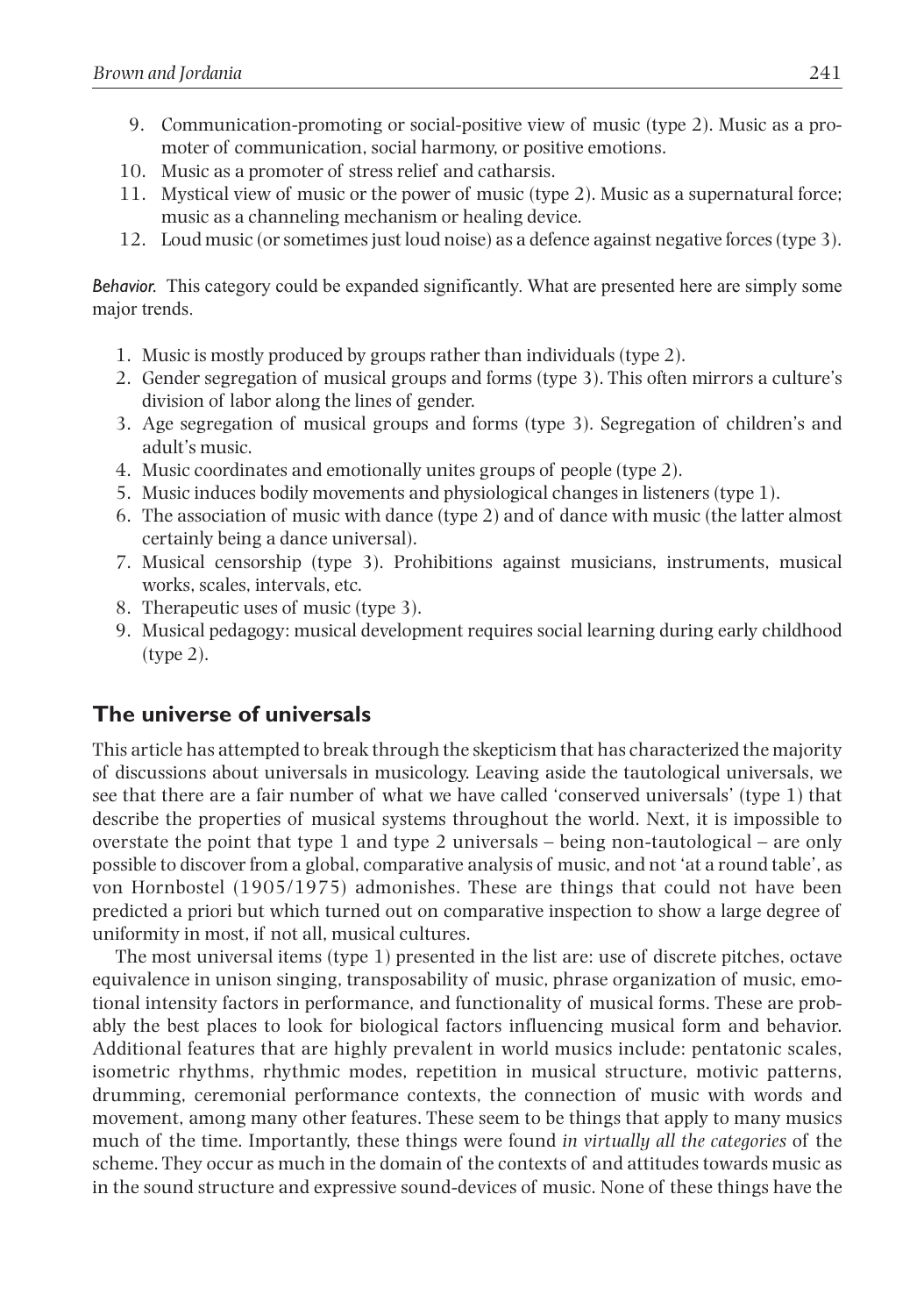absoluteness of the type 1 universals, yet at the same time they embody very important general properties of musical cognition and behavior.

Now onto the non-universality: the diversity. To say that the scales of the world have seven of fewer pitches is not to say that they are all alike. And in fact, the tonal systems of the world show a very wide diversity, which has led many ethnomusicologists to reject the idea of comparability of musical systems. The musical universals shown here are broad and grammatical. But so too are such universals in phonetics and anthropology. Saying that all cultures have some form of funeral rite does not mean that all such rites are identical in form. Likewise for funeral musics. The basic point is that universality and diversity are flip sides of a coin when doing cross-cultural analyses. The study of universals is aimed at characterizing general cultural categories, and the study of diversity is aimed at examining the forms that these categories assume across cultures. For some of these categories, reliable cross-cultural trends will be evident upon comparative analysis, and this will form the basis for the study of universals in that domain.

Major sources of non-universality or variability in musical systems/cultures are found in: the actual pitch sets used in generating scales; the use of either isometric/heterometric/ polymetric/nonmetric rhythmic patterns; the instruments used and the timbre-types preferred; ensemble arrangement for multi-part music, from solo singing to large choruses; preference for monophonic/heterophonic/homophonic/polyphonic texture; and musical form, including degree of repetitiveness from ostinatos to more meandering styles. Many of the things that show greatest variability in form fall into the category of what we have called Range Universals. What this means is that, while the actual forms vary between cultures, several discrete types of states can be described on a global scale. We think that there is much to be learned by the fact that the set of states that characterize range universals are, in general, small in number and wide in distribution. This argues against the idea that anything is possible in music, and instead suggests that there are a few discrete ways in which a given property of music or musical behavior can be realized or constituted.

Finally, we return to the question of how it might be that these universals could exist. The type 1 universals show the greatest indications of being attributable to neural factors involved in musical processing. However, the type 2 universals, being predominant patterns, return us to the earlier dichotomy between descent and diffusion at the species level. We would say that, in order to even address this question, we need to have a much better understanding than we currently do of how musical systems evolve culturally (and possibly biologically). In addition, in discussing musical universals and their underpinnings, it is important to keep in mind that acoustic communication exists throughout the animal kingdom, and that human music, like human speech, is but one of its forms. While music might represent a unique constellation of features, most, if not all, of its individual features can be found in at least some animal species (Wallin et al., 2000). The same can be said of the perceptual capacities (Hauser & McDermott, 2003; Justus & Hutsler, 2005) and production skills (Fitch, 2006) that underlie their expression.

So, is there anything special about music? While more than 4,500 species are said to sing, only a small number of these create coordinated group vocalizations akin to music. Much of what makes music different from the majority of examples of animal song – and from human speech for that matter – are the factors that permit this group coordination to occur in both pitch-space and time. The rhythmic precision of music is distinct from many heterophonic forms of group vocalizing that contain simultaneity in the absence of synchronization (Brown, 2007). Animals that do show synchrony in their calling (e.g., certain species of insects and frogs; see Merker, 2000) are generally solo singers that have monotonic calls involving repetitive use of a single pitch. Such synchronicity is generally done in an antagonistic manner by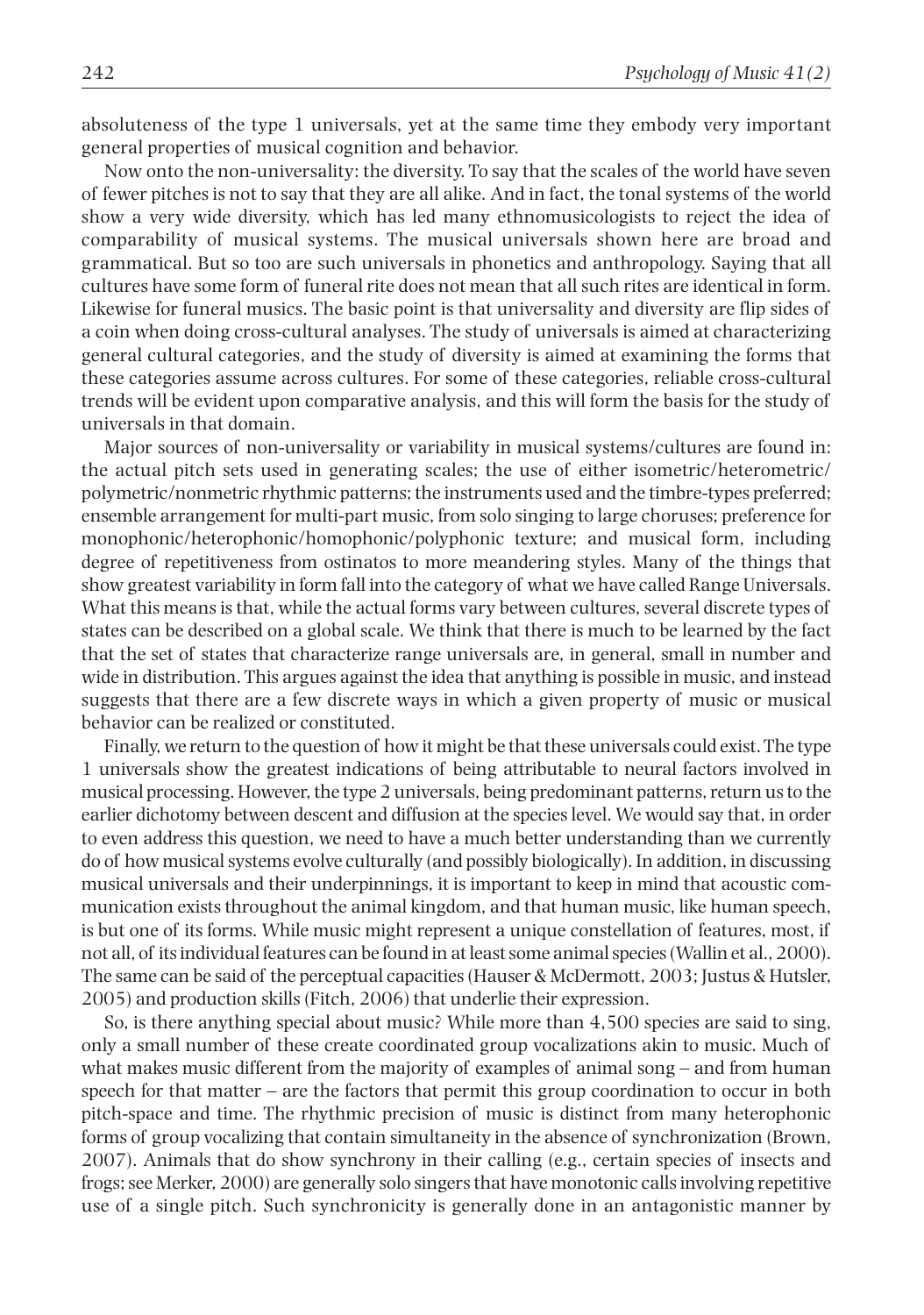competing individuals rather than in a coordinated manner by cooperative groups, although exceptions are found in duetting bird species that show cooperative coordination for territorial purposes (e.g., Mann, Dingess, & Slater, 2006). Humans, instead, show a diverse repertoire of coordinated multipart textures (from monophony to homophony to polyphony) and interactive choral-singing styles (responsorial, antiphonal), all of them generated through intentional coordination by cooperatively-interacting members of a social group. Such coordination is a product of human sociality (Levinson, 2006). Much of this is made possible by the learning capacity of humans, not least the capacity for imitative vocal learning. People can intentionally converge their vocalizations onto a single melodic line so as to sing in the most imitative manner, or they can choose to diverge their musical lines so as to create homophonic blends when such blends are considered aesthetically valued. The human capacity for vocal learning makes possible the cultural evolution of music, ultimately setting the stage for the terrestrial diffusion of musical systems.

The universe of universals is an ever-expanding one. Yet the final word of this article is a plea to reintroduce the comparative approach that has long been absent from ethnomusicological academia, the kind of approach that the founders of comparative musicology, despite their well-known limitations, supported. There are just too many essential questions that cannot be answered without it. 'These problems absolutely cannot be resolved at a round table', nor can they be resolved by looking at the world's cultures one at a time and saying that musical generalizations are outside the realm of musicology. Such generalizations are at the very core of the analysis of world musics. A consideration of musical universals forces us to confront other essential issues such as musical classification, music origins, cross-cultural comparison, and the dynamics of musical change through time and place. It is time for a new movement in comparative musicology to take full advantage of the amazing musical database generated by ethnomusicologists and to address these critical questions, questions that are generating widespread interest among scholars outside of musicology.

#### **Acknowledgments**

We are grateful to Patrick Savage and to the students in Dr. Michael Tenzer's ethnomusicology graduate course at the University of British Columbia for helpful comments on a previous version of this paper.

#### **Notes**

- 1. The idea of diffusion was a logical consequence of the 'late evolutionary model' of music origins, based on an assumption that humans 'invented' music. As a late invention, of course, music was thought to be spread to other cultures by diffusion. Today, it is becoming increasingly clear that the faculty of music has very deep evolutionary roots (Wallin et al., 2000; Mithen, 2005; Jordania, 2006), and that at least some of the most important similarities found among the musics of the world must be a result of descent. For a contrasting view, see Patel (2008), who argues that music is a 'technology'.
- 2. Good sources for general information about musical systems and musical behavior include the following texts: Reck (1977), May (1980), Nettl (1990), Malm (1996), Titon et al. (2005), and Nettl et al. (2008). Most of these works try to present representative samplings of cultures from the various regions of the world, but with little integration or comparison. More detailed and far-ranging is the 10-volume series of the *Garland Encyclopedia of World Music* (Nettl, Stone, Porter, & Rice, 1999). Despite its incredible breadth, this series offers minimal comparative analysis. Only Lomax's landmark publication *Folk Song Style and Culture* (1968) attempts to provide anything of a general comparative and historical synthesis of the entire world of musical styles. Sadly, this work has not attracted many followers or spurred similar lines of research. A more recent comparative survey, with a focus on polyphonic choral singing, is found in Jordania (2006).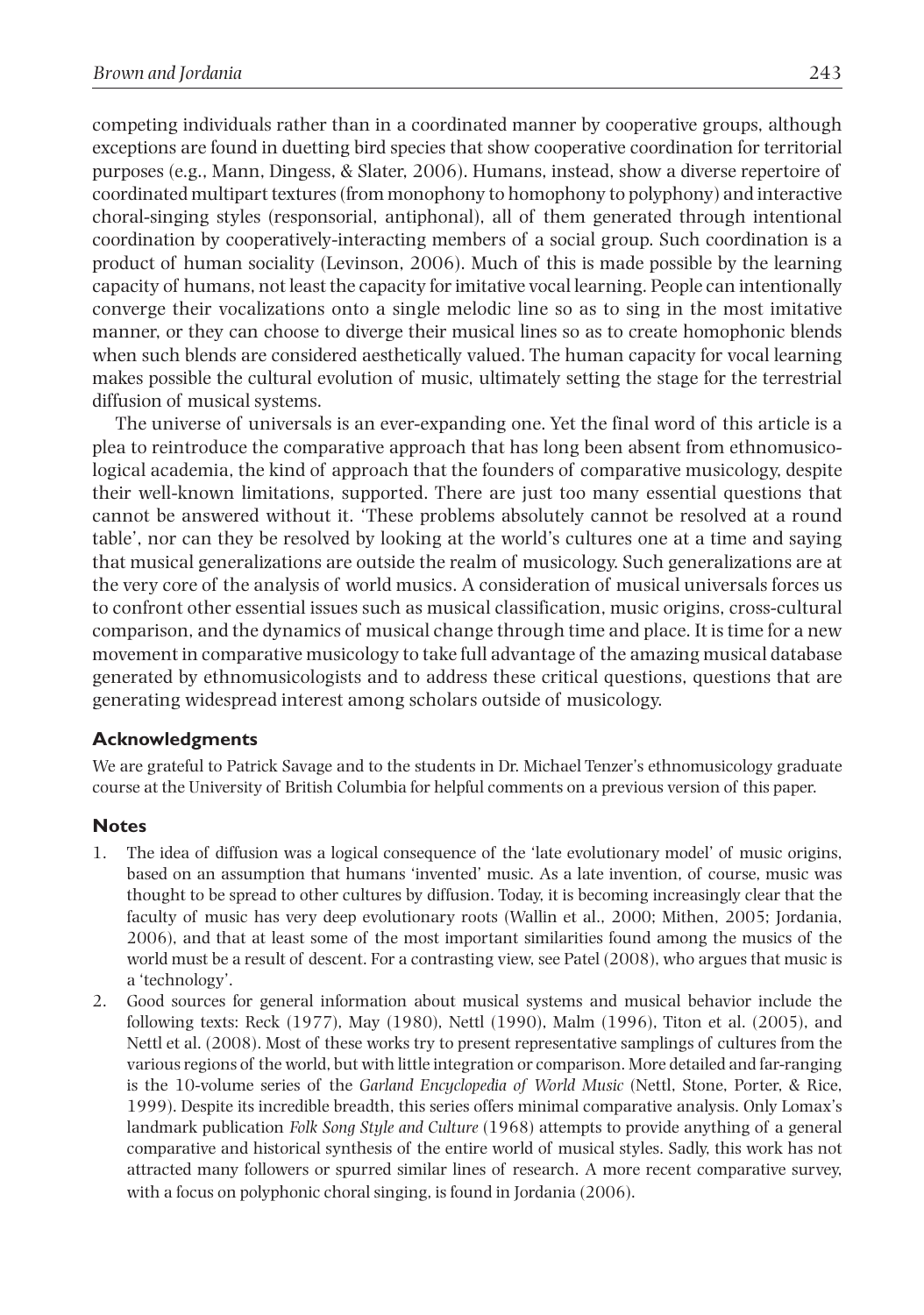#### **References**

- Arom, S. (1991). *African polyphony and polyrhythm: Musical structure and methodology*. Cambridge: Cambridge University Press.
- Balkwill, L. L., & Thompson, W. F. (1999). A cross-cultural investigation of the perception of emotion in music: Psychophysical and cultural cues. *Music Perception*, *17*, 43–64.
- Blacking, J. (1977). Can musical universals be heard? *The World of Music*, *19*, 14–22.
- Brown, D. (1991). *Human universals*. New York: McGraw-Hill.
- Brown, S. (2000). The 'musilanguage' model of music evolution. In N. L. Wallin, B. Merker, & S. Brown (Eds.), *The origins of music* (pp. 271–300). Cambridge, MA: MIT Press.
- Brown, S. (2007). Contagious heterophony: A new theory about the origins of music. *Musicae Scientiae*, *11*, 3–26.
- Burnett, J. (1774). *Of the origin and progress of language* (Vol. 1, 2nd ed.). Edinburgh: Balfour.
- Burns, E. M. (1999). Intervals, scales, and tuning. In D. Deutsch (Ed.), *The psychology of music* (2nd ed., pp. 215–264). San Diego, CA: Academic Press.
- Carterette, E. C., & Kendall, R. A. (1999). Comparative music perception and cognition. In D. Deutsch (Ed.), *The psychology of music* (2nd ed., pp. 725–791). San Diego, CA: Academic Press.
- Cavalli-Sforza, L. L., Menozzi, P., & Piazza, A. (1994). *The history and geography of human genes*. Princeton, NJ: Princeton University Press.
- Condillac, E. (1746). *An essay on the origin of human knowledge* (H. Aarsleff, Trans., 2001). Cambridge: Cambridge University Press.

Croft, W. (1990). *Typology and universals*. Cambridge: Cambridge University Press.

- Cross, I., & Morley, I. (2008). The evolution of music: Theories, definitions and the nature of the evidence. In S. Malloch and C. Trevarthen (Eds.), *Communicative musicality* (pp. 61–82). Oxford: Oxford University Press.
- Cruttenden, A. (1997). *Intonation* (2nd ed.). Cambridge: Cambridge University Press.
- Darwin, C. (1871). *The descent of man, and selection in relation to sex*. London: J. Murray.
- Darwin, C. (1872). *The expression of the emotions in man and animals*. London: J. Murray.
- Demorest, S. M., Morrison, S. J., Stambaugh, L. A., Beken, M., Richards, T. L., & Johnson, C. (2010). An fMRI investiation of the cultural specificity of music memory. *Social Cognitive and Affective Neuroscience*, *5*, 282–291.
- Dowling, W. J. (1982). Musical scales and psychophysical scales: Their psychological reality. In R. Falck & T. Rice (Eds.), *Cross-cultural perspectives on music* (pp. 20–28). Toronto: University of Toronto Press.
- Eerola, T., Himberg, T., Toiviainen, P., & Louhivuouri J. (2006). Perceived complexity of western and African folk melodies by western and African listeners. *Psychology of Music*, *34*, 337–371.
- Eerola, T., Louhivuori, J., & Lebaka, E. (2009). Expectancy in Sami Yoiks revisited: The role of datadriven and schema-driven knowledge in the formation of melodic expectations. *Musicae Scientiae*, *13*, 231–272.
- Feld, A. A., & Fox, S. (1994). Music and language. *Annual Review of Anthropology*, *23*, 25–53.
- Fernando, N. (2002). New perspectives for interactive field experiments. *Yearbook for Traditional Music*, *34*, 163–186.
- Fernando, N. (2005). Échelles et modes: Vers un typologie des systèmes scalaires [Scales and modes: Towards a typology of scale systems]. In J. J. Nattiez (Ed.), *Musiques: Une encyclopédie pour le XXIe siécle* [Musics: An encyclopedia for the 21st century] (pp. 945–979). Paris: Actes Sud/Cité de la Musique.
- Fitch, W. T. (2006). The biology and evolution of music: A comparative perspective. *Cognition*, *100*, 173–215.
- Friberg, A., Bresin, R., & Sundberg, J. (2006). Overview of the KTH rule system for musical performance. *Advances in Cognitive Psychology*, *2–3*, 145–161.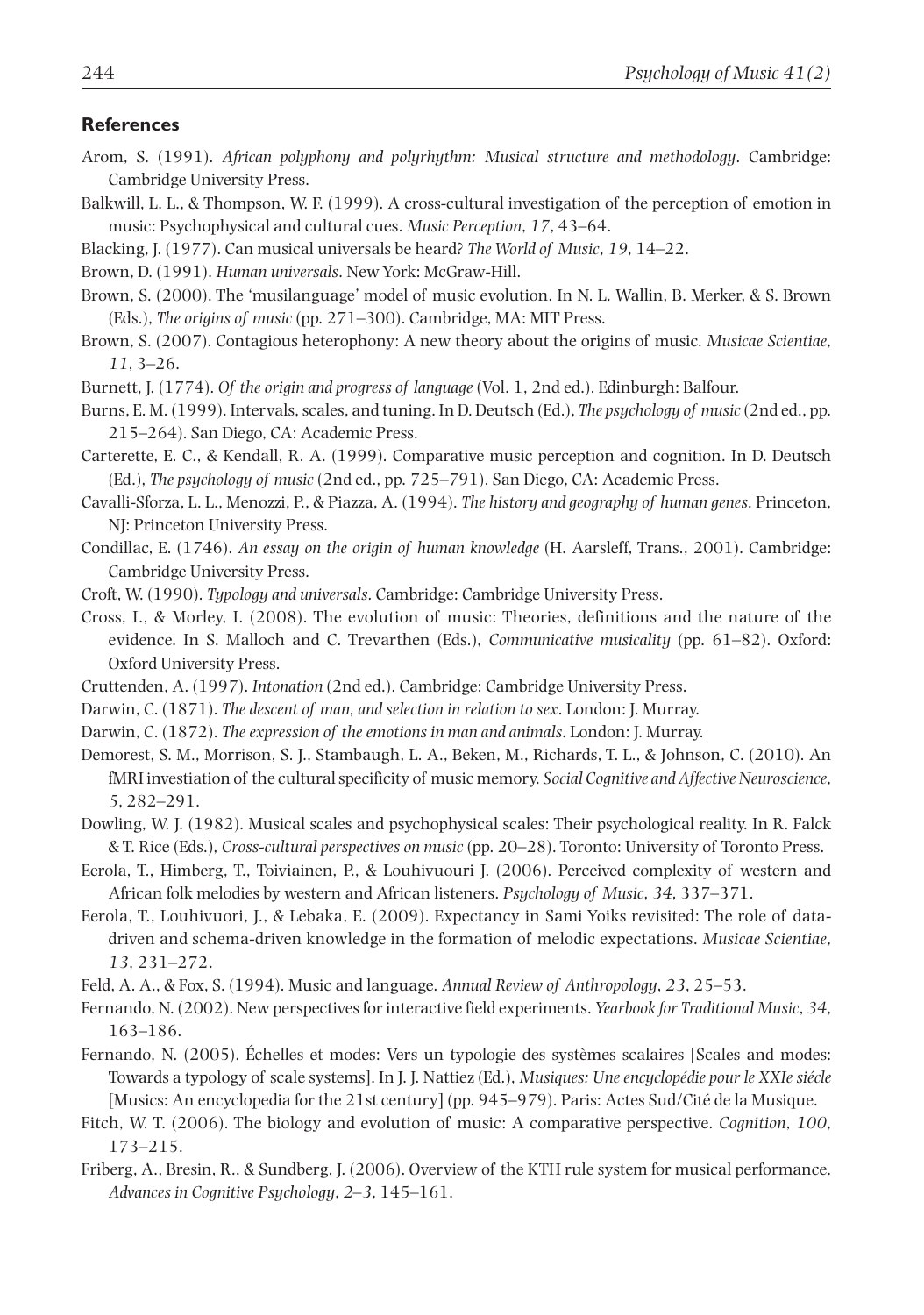- Good, J. (Ed.) (2008). *Linguistic universals and language change*. Oxford: Oxford University Press.
- Grauer, V. A. (2006). Echoes of our forgotten ancestors. *World of Music*, *48*, 5–59.
- Grauer, V. A. (2007). New perspectives on the Kalahari debate: A tale of two 'genomes'. *Before Farming*, *2*, 1–14.
- Gregory, A. H., & Varney, N. (1996). Cross-cultural comparisons in the affective response to music. *Psychology of Music*, *24*, 47–52.
- Hannon, E. E., & Trehub, S. E. (2005). Metrical categories in infancy and adulthood. *Psychological Science*, *16*, 48–55.
- Harrison, F. (1977). Universals in music: Towards a methodology of comparative research. *The World of Music*, *19*, 30–36.
- Harwood, D. L. (1976). Universals in music: A perspective from cognitive psychology. *Ethnomusicology*, *20*, 521–533.
- Haspelmath, M., Dryer, M. S., Gil, D., & Comrie, B. (2005). *The world atlas of language structures*. Oxford: Oxford University Press.
- Hauser, M. D., & McDermott, J. (2003). The evolution of the music faculty: A comparative perspective. *Nature Neuroscience*, *6*, 663–668.
- Hood, M. (1977). Universal attributes in music. *The World of Music*, *19*, 63–69.
- Huron, D. (2006). *Sweet anticipation: Music and the psychology of expectation*. Cambridge: MIT Press.
- Jordania, J. (2006). *Who asked the first question? The origins of human choral singing, intelligence, language and speech*. Tbilisi: Logos.
- Juslin, P. N., & Laukka, P. (2003). Communication of emotions in vocal expression and music performance: Different channels, same code? *Psychological Bulletin*, *129*, 770–814.
- Juslin, P. N., & Västfjäll, D. (2008). Emotional responses to music: The need to consider underlying mechanisms. *Behavioral and Brain Sciences*, *31*, 559–621.
- Justus, T., & Hutsler, J. J. (2005). Fundamental issues in the evolutionary psychology of music: Assessing innateness and domain specificity. *Music Perception*, *23*, 1–27.
- Krumhansl, C. L., Toivanen, P., Eerola, T., Toiviainen, P., Järvinen, T., & Louhivuouri J. (2000). Crosscultural music cognition: Cognitive methodology applied to North Sami yoiks. *Cognition*, *76*, 13–58.
- Ladd, D. R. (2008). *Intonational phonology* (2nd ed.). Cambridge: Cambridge University Press.
- Ladefoged, P., & Maddieson, I. (1996). *The sounds of the world's languages*. Oxford: Blackwell.
- Lerdahl, F. (1989). Atonal prolongational structure. *Contemporary Music Review*, *4*, 65–88.
- Lerdahl, F. (1992). Cognitive constraints on compositional systems. *Contemporary Music Review*, *6*, 97–121.
- Lerdahl, F. (1999). Spatial and psychoacoustic factors in atonal prolongation. *Current Musicology*, *63*, 7–26.
- Lerdahl, F., & Jackendoff, R. (1983). *A generative theory of tonal music*. Cambridge, MA: MIT Press.
- Levinson, S. C. (2006). On the human 'interaction engine'. In N. J. Enfield & S. C. Levinson (Eds.), *Roots of human sociality: Culture, cognition and interaction* (pp. 39–69). Oxford: Berg.
- List, G. (1963). The boundaries of speech and song. *Ethnomusicology*, *7*, 1–16.
- List, G. (1971). On the non-universality of musical perspectives. *Ethnomusicology*, *15*, 399–400.
- Lockwood, C. A., & Fleagle, J. G. (1999). The recognition and evaluation of homoplasy in primate and human evolution. *Yearbook of Physical Anthropology*, *42*, 189–232
- Lomax, A. (1968). *Folk song style and culture*. Washington, DC: American Association for the Advancement of Science.
- Lomax, A. (1972). Appeal for cultural equity. *The World of Music*, *14*, 3–17.
- Lomax, A. (1977). Universals in song. *The World of Music*, *19*, 117–129.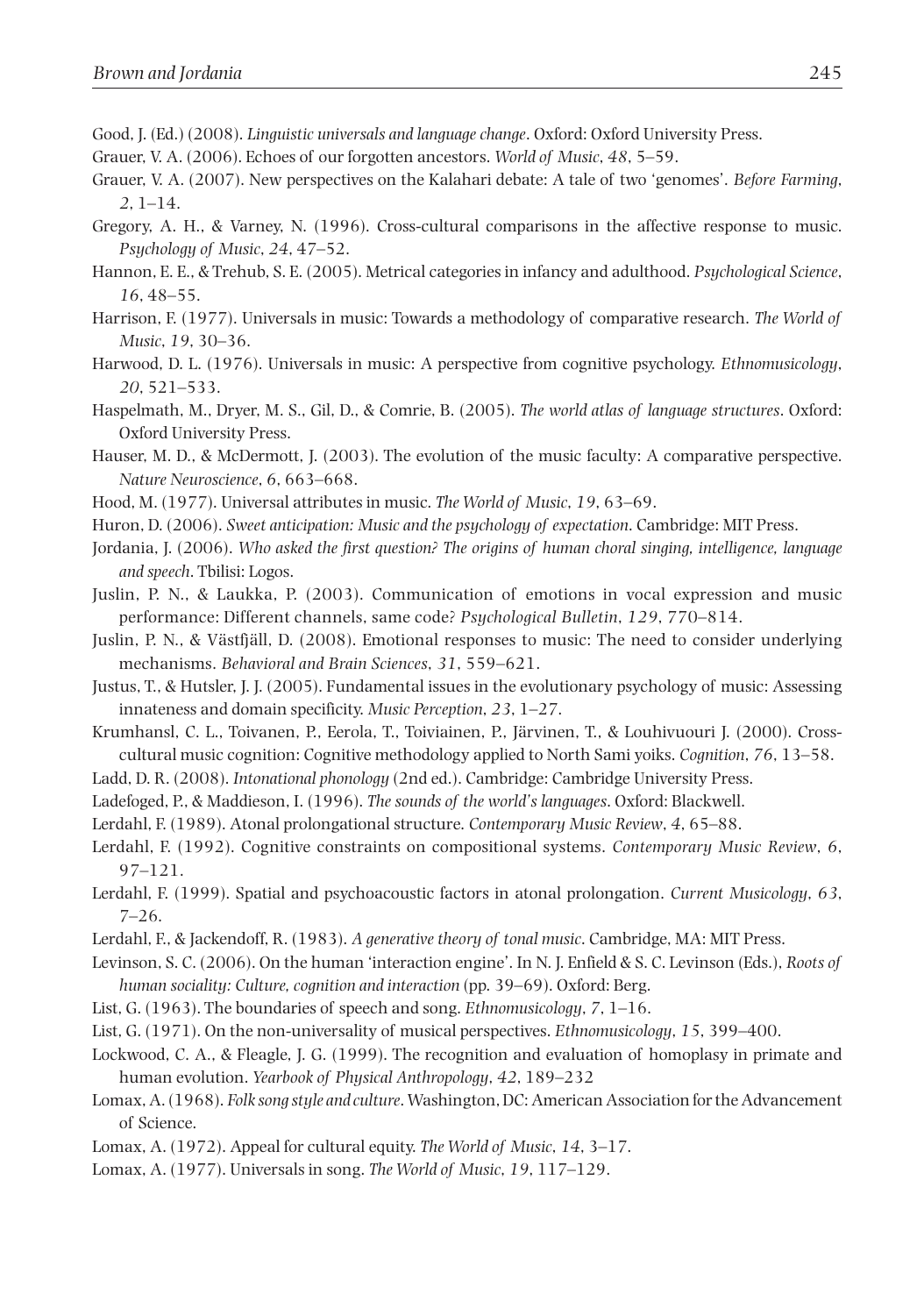- Lynch, M. P., Eiders, R. E., Holler, K. D., Urbano, R. C., & Wilson, P. (1991). Influences of acculturation and musical sophistication on perception of musical interval patterns. *Journal of Experimental Psychology: Human Perception and Performance*, *17*, 967–975.
- Mâche, F. -B. (2000). The necessity of and problems with a universal musicology. In N. L. Wallin, B. Merker, & S. Brown (Eds.), *The origins of music* (pp. 473–479). Cambridge, MA: MIT Press.
- Mâche, F. -B. (2001). *Musique au singulier* [Music on its own]. Paris: Editions Oldie Jacob.
- Malm, W. (1996). *Music cultures of the Pacific, the near east, and Asia* (3rd ed.). Upper Saddle River, NJ: Prentice Hall.
- Mann, N. I., Dingess, K. A., & Slater, P. J. B. (2006). Antiphonal four-part synchronized chorusing in a Neotropical wren. *Biology Letters*, *2*, 1–4.
- May, E. (1980). *Musics of many cultures*. Berkeley, CA: University of California Press.
- McAllester, D. P. (1971). Some thoughts on 'universals' in world music. *Ethnomusicology*, *15*, 379–380.
- McLeod, N. (1974). Ethnomusicological research and anthropology. *Annual Review of Anthropology*, *3*, 99–115.
- Merker, B. (2000). Synchronous chorusing and human origins. In N. L. Wallin, B. Merker, & S. Brown (Eds.), *The origins of music* (pp. 315–327). Cambridge, MA: MIT Press.
- Merriam, A. P. (1982). On objections to comparison in ethnomusicology. In R. Falck & T. Rice (Eds.), *Cross-cultural perspectives on music* (pp. 174–189). Toronto: University of Toronto Press.
- Meyer, L. B. (1998). A universe of universals. *Journal of Musicology*, *16*, 3–25.
- Mithen, S. (2005). *The singing neanderthals: The origins of music, language, mind and body*. London: Weidenfeld and Nicolson.
- Molino, J., & Nattiez, J. -J. (2005). Typologies et universaux [Typologies and universals]. In J. -J. Nattiez (Ed.), *Musique: Une encyclopédie pour le XXIe siécle* [Musics: An encyclopedia for the 21st century] (pp. 337–396). Paris: Actes Sud/Cité de la Musique.
- Morrison, S. J., Demorest, S. M., Hayward, E. H., Cramer, S. C., & Maravilla, K. R. (2003). FMRI investigation of cross-cultural music comprehension. *Neuroimage*, *20*, 378–384.
- Nan, Y., Knösche, T. R., Syosset, S., & Friederici, A. D. (2008). Cross-cultural music phrase processing: An fMRI study. *Human Brain Mapping*, *29*, 312–328.
- Narmour, E. (1990). *The analysis and cognition of basic melodic structures: The implication-realization model*. Chicago, IL: University of Chicago Press.
- Nattiez, J. -J. (1977). Under what conditions can one speak about the universals of music? *The World of Music*, *19*, 92–105.
- Nettl, B. (1977). On the question of universals. *The World of Music*, *19*, 2–7.
- Nettl, B. (1983). *The study of ethnomusicology: Twenty-nine issues and concepts*. Urbana, IL: University of Illinois Press.
- Nettl, B. (1990). *Folk and traditional music of the western continents* (3rd ed.). Engelwood Cliffs, NJ: Prentice Hall.
- Nettl, B. (2000). An ethnomusicologist contemplates universals in musical sound and musical culture. In N. L. Wallin, B. Merker, & S. Brown (Eds.), *The origins of music* (pp. 463–472). Cambridge, MA: MIT Press.
- Nettl, B. (2005). *The study of ethnomusicology: Thirty-one issues and concepts*. Urbana, IL: University of Illinois Press.
- Nettl, B., Stone, R. M., Porter, J., & Rice, T. (Eds.) (1999). *The Garland encyclopedia of world music, 10-volume set*. New York: Routeledge.
- Nettl, B., Turino, T., Wong, I., Capwell, C., Bohlman, P. V., & Rommen, T. (2008). *Excursions in world music* (5th ed.). Upper Saddle River, NJ: Prentice Hall.
- Patel, A. D. (2008). *Music, language, and the brain*. Oxford: Oxford University Press.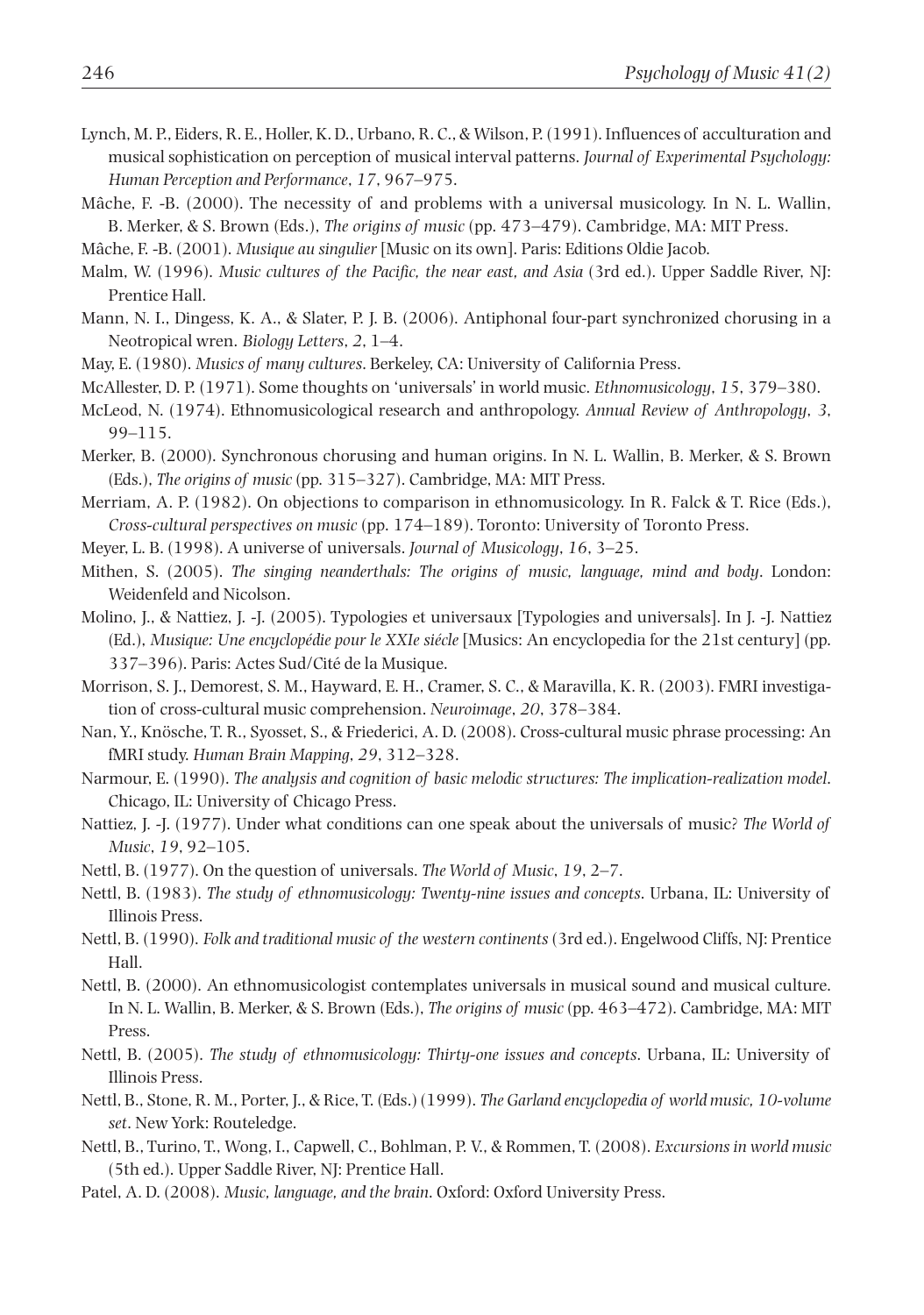- Patin, E., Laval, G., Barreiro, L. B., Salas, A., Semino, O., Santachiara-Benerecetti, S., . . . & Quintana-Murci, L. (2009). Inferring the demographic history of African farmers and pygmy hunter-gatherers using a multilocus resequencing data set. *PLoS Genetics*, *5*, e1000448.
- Peretz, I., & Coltheart, M. (2003). Modularity of music processing. *Nature Neuroscience*, *6*, 688–691.
- Peretz, I., & Morais, J. (1993). Specificity for music. In F. Boller & J. Grafman (Eds.), *Handbook of neuropsychology* (Vol. 8, pp. 373–390). Amsterdam: Elsevier.
- Phillips-Silver, J., & Trainor, L. J. (2005). Feeling the beat: Movement influences infant rhythm perception. *Science*, *308*, 1430.
- Reck, D. (1977). *Music of the whole earth*. New York: Scribner's.
- Rohrmeier, M. (2007). A generative grammar approach to diatonic harmonic structure. In C. Spyridis, A. Georgaki, G. Kouroupetroglou, & C. Anagnostopoulou (Eds.), *Proceedings of the 4th Sound and Music Computing Conference* (pp. 97–100). Available at: http://smc07.uoa.gr/SMC07%20Proceedings.htm#
- Rousseau, J. J. (1781). Essay on the origin of languages. In J. T. Scott (Ed. and Trans.), *Essay on the origin of languages and writings related to music* (pp. 289–336). Lebanon, NH: University Press of New England.
- Sachs, C. (1943). *The rise of music in the ancient world: East and west*. London: J. M. Dent & Sons.
- Seeger, C. (1971). Reflections upon a given topic: Music in universal perspective. *Ethnomusicology*, *15*, 385–398.
- Soley, G., & Hannon, E. E. (2010). Infants prefer the musical meter of their own culture: A cross-cultural comparison. *Developmental Psychology*, *46*, 286–292.
- Spencer, H. (1857). The origin and function of music. *Fraser's Magazine*, *56*, 396–408.
- Temperley, D. (2001). *The cognition of basic musical structures*. Cambridge, MA: MIT Press.
- Titon, J. T., Fujie, L., Lock, D., McAllester, D. P., Reck, D. B., Schechter, J. M., & Sutton, R. A. (2005). *Worlds of music: An introduction to the music of the world's peoples* (3rd ed.). New York: Schirmer Books.
- Trehub, S. E., Unyk, A. M., & Trainor, L. J., (1993). Maternal singing in cross-cultural perspective. *Infant Behavior & Development*, *16*, 285–295.
- von Hornbostel, E. M. (1905/1975). Die Probleme der vergleichenden Musikwissenschaft. *Zeitschrift der Internationalen Musikgeselschaft*, *7*, 85–97. Reprinted with English translation by Richard Campbell as 'The problems of comparative musicology'. In K. P. Wachsmann, D. Christensen, & H. -P. Reinecke (Eds.), *Hornbostel opera omnia* (pp. 247–270). The Hague: Martinus Nijhoff.
- Wachsmann, K. P. (1971). Universal perspectives in music. *Ethnomusicology*, *15*, 381–384.
- Wallin, N. L. Merker, B., & Brown, S. (Eds.) (2000). *The origins of music*. Cambridge, MA: MIT Press.
- Wells, S. (2007). *Deep ancestry: Inside the genographic project*. Washington, DC: National Geographic.
- Werker, J. F., Gilbert, J. H. V., Humphrey, G. K., & Tees, R. C. (1981). Developmental aspects of crosslanguage speech perception. *Child Development*, *52*, 349–355.
- Werker, J. F., & Tees, R. C. (1984). Phonemic and phonetic factors in adult cross-language speech perception. *Journal of the Acoustical Society of America*, *75*, 1866–1878.
- Winkler, I., Háden, G. P., Ladinig, O., Sziller, I., & Honing, H. (2009). Newborn infants detect the beat in music. *Proceedings of the National Academy of Sciences*, *106*, 2468–2471.
- Wong, P. C. M., Roy, A. K., & Margulis, E. H. (2009). Bimusicalism: The implicit dual enculturation of cognitive and affective systems. *Music Perception*, *27*, 81–88.

#### **Biographies**

Steven Brown is the director of the NeuroArts Lab in the Department of Psychology, Neuroscience & Behaviour at McMaster University in Hamilton, Ontario. He got his PhD in the department of Genetics at Columbia University in New York, and did postdoctoral research at the Pasteur Institute in Paris, the Karolinska Institute in Stockholm, the University of Texas Health Science Center in San Antonio, and Simon Fraser University in Vancouver.